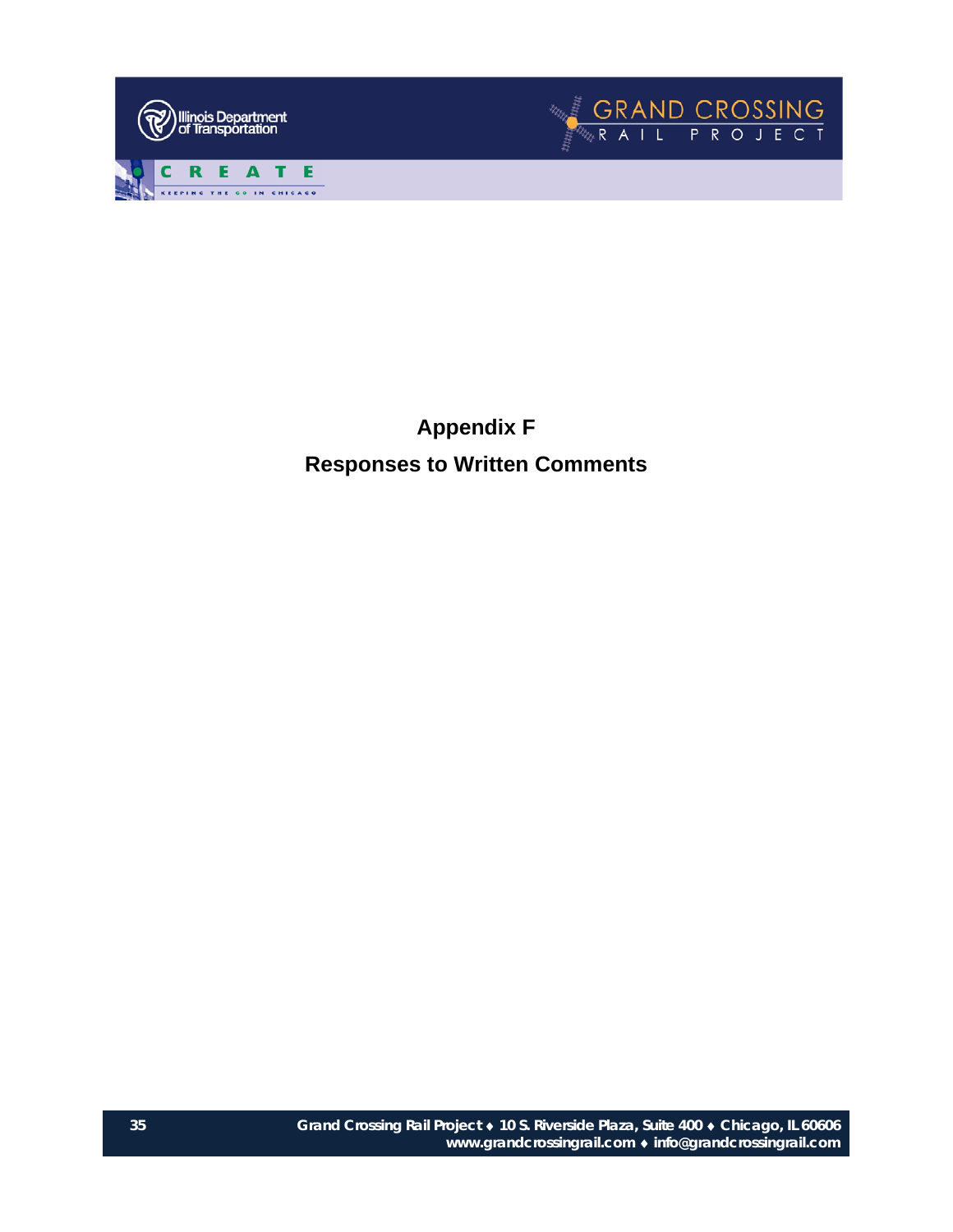



Donna Barney [address] Chicago, IL [zip]

Dear Ms. Barney:

Thank you for participating in the second round of public meetings for the Chicago Region Environmental and Transportation Efficiency (CREATE) Program's Grand Crossing Rail Project, held on March 26, 2012 at the Grand Crossing Park Field House and on March 28, 2012 at the Sherwood Park Field House. The Project Team appreciates that you took the time to attend the meeting and to provide written comments on the project. Input received from you and from other meeting participants will be vital to shaping a solution for the Grand Crossing Rail Project that best balances the transportation needs of this project with the concerns and values of your community.

We hope you were able to find the information you were seeking regarding the details of the project and its potential impacts on the community. We have noted your preference for the North‐1 and South‐1 alignments, as well as your comments on the importance of reducing passenger and freight delays and maintaining viaducts and other rail infrastructure to enhance safety and aesthetics in the neighborhood. We will consider this input as we evaluate alternatives and develop the Draft Environmental Impact Statement (EIS). We also appreciate your kind words regarding the meeting presentation and Project Team staff.

We have added you to the project mailing list and will provide you with periodic updates on the project, as well as notify you of future events. In the meantime, please continue to visit the project website – **www.grandcrossingrail.com** – on a regular basis for the most up‐to‐date project information. As we noted at the public meetings, your comments are welcome at any time throughout the life of the project and can be submitted directly through the project website at **http://grandcrossingrail.com/contact.php**, or via the mailing or email address at the bottom of this page. If you have questions or would like to discuss the project, please contact Tony Pakeltis, Parsons Project Manager, at (312) 930‐ 5268 or info@grandcrossingrail.com.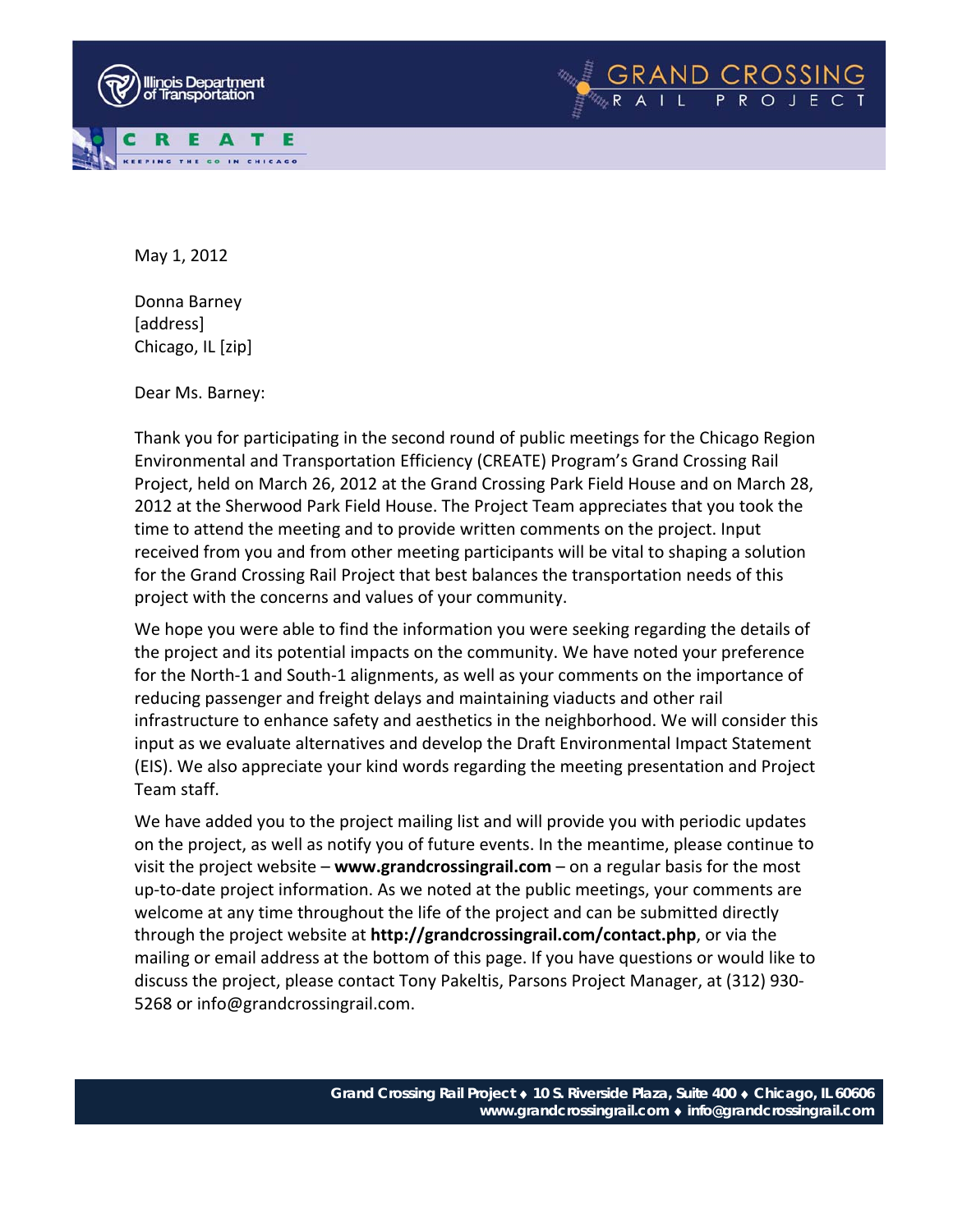**Donna Barney Page 2 of 2 May 1, 2012**

Thank you once again for your interest in the project. We look forward to your continued participation.

Very truly yours,

Danielle E. Stewart, P.E. Acting CREATE Section Chief Illinois Department of Transportation www.createprogram.org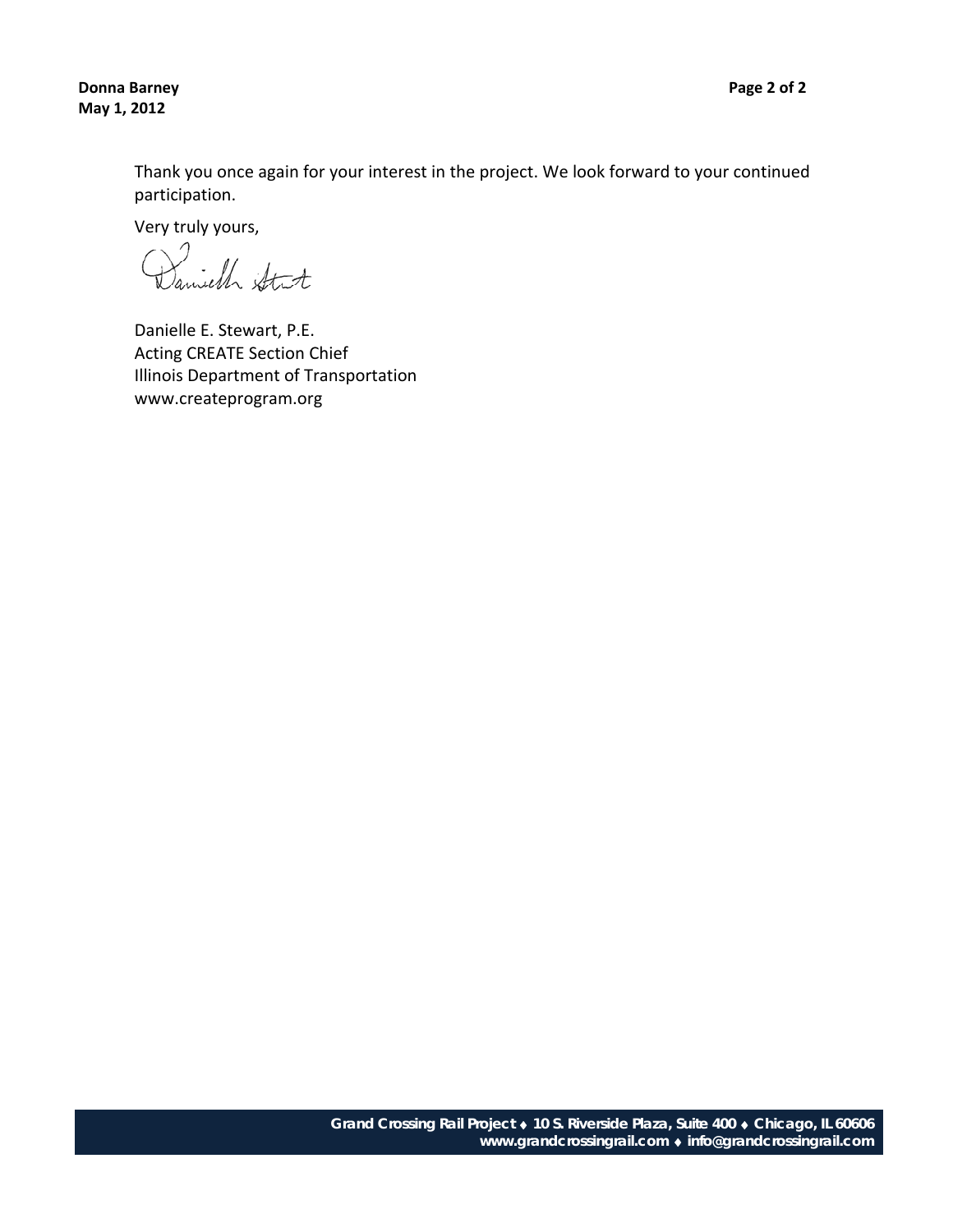



Roger Huff [address] Chicago, IL [zip]

Dear Mr. Huff:

Thank you for participating in the second round of public meetings for the Chicago Region Environmental and Transportation Efficiency (CREATE) Program's Grand Crossing Rail Project, held on March 26, 2012 at the Grand Crossing Park Field House and on March 28, 2012 at the Sherwood Park Field House. The Project Team appreciates that you once again took the time to attend the meeting and to provide written comments on the project. Input received from you and from other meeting participants will be vital to shaping a solution for the Grand Crossing Rail Project that best balances the transportation needs of this project with the concerns and values of your community.

We appreciate your thoughtful input on ways the Project Team can continue to improve the exhibits, presentation, and overall message to better communicate the details of the project – in particular information on potential property acquisition and displacements – to the community and gather meaningful public input. We will work on implementing these suggestions for future public meetings, Community Advisory Group meetings, as well as other project-related events and correspondence.

We have noted your preference for the North-1 alignment with retaining walls and the South-1 alignment and will consider this input as we evaluate alternatives and develop the Draft Environmental Impact Statement (EIS). We have also noted your comments on the importance of considering historic resources, noise and vibration impacts, and potential displacements as we evaluate alternatives, as well as the value of incorporating murals and other public art elements into the project.

As a Community Advisory Group member, the Project Team will continue to rely on you to help share the content and outcome of this important study. We will also provide you with periodic updates on the project, as well as notify you of future events. In the meantime, please continue to visit the project website – **www.grandcrossingrail.com** – on a regular basis for the most up‐to‐date project information. As we noted at the public meetings, your comments are welcome at any time throughout the life of the project and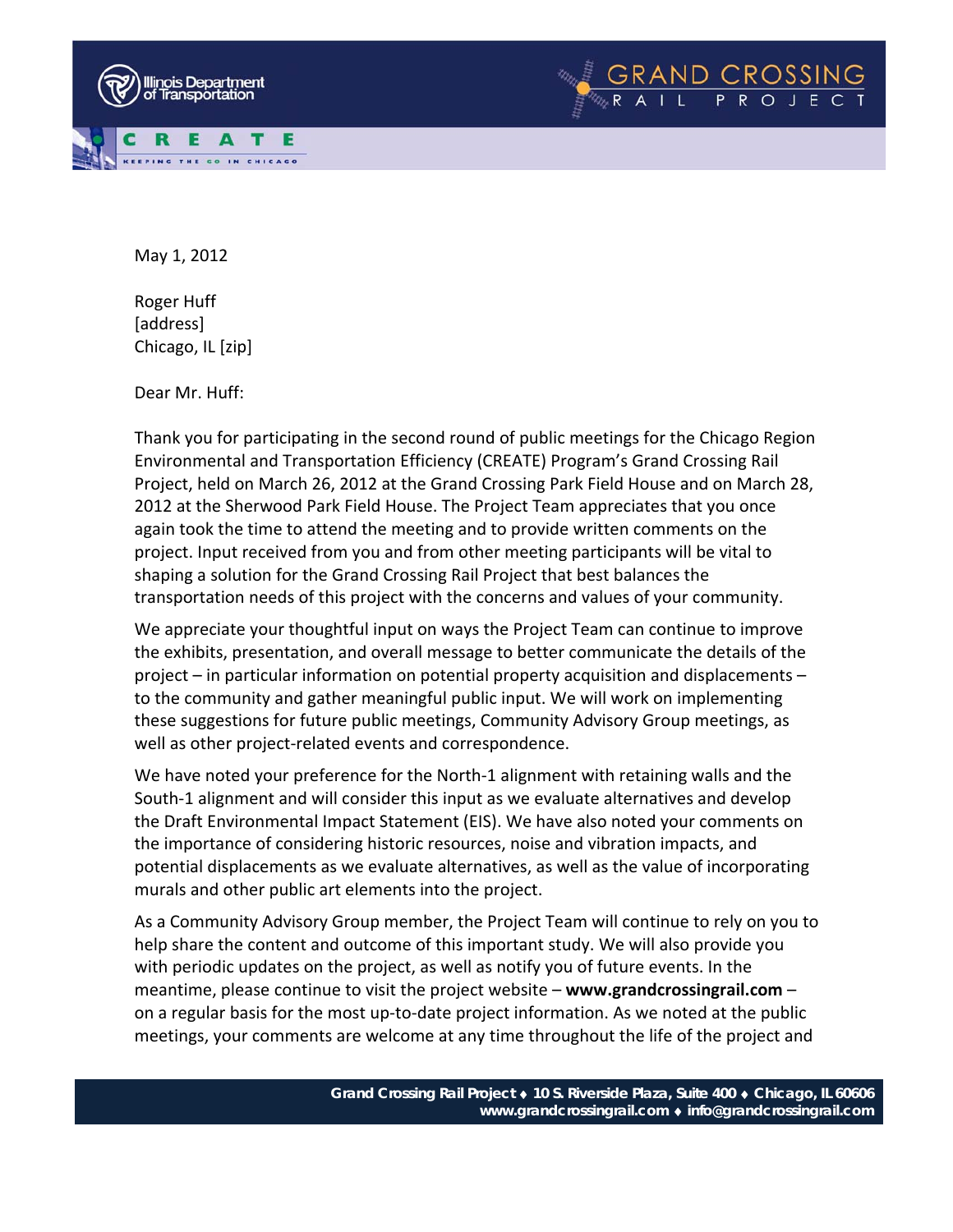can be submitted directly through the project website at **http://grandcrossingrail.com/contact.php**, or via the mailing or email address at the bottom of this page. If you have questions or would like to discuss the project, please contact Tony Pakeltis, Parsons Project Manager, at (312) 930‐5268 or info@grandcrossingrail.com.

Thank you once again for your interest in the project. We look forward to your continued participation.

Very truly yours,

Daniell Stit

Danielle E. Stewart, P.E. Acting CREATE Section Chief Illinois Department of Transportation www.createprogram.org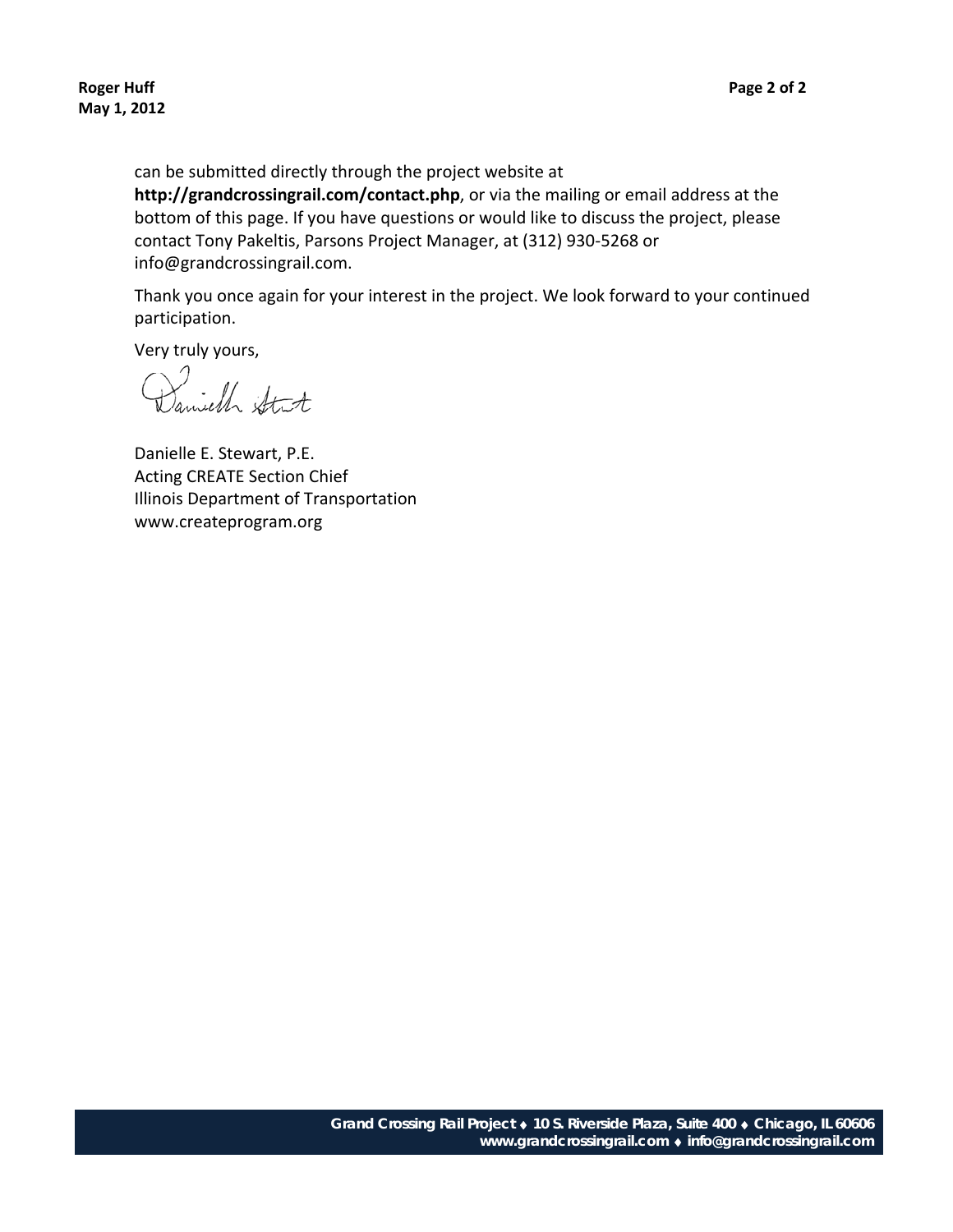



Ted Seals [address] Chicago, IL [zip]

Dear Mr. Seals:

Thank you for participating in the second round of public meetings for the Chicago Region Environmental and Transportation Efficiency (CREATE) Program's Grand Crossing Rail Project, held on March 26, 2012 at the Grand Crossing Park Field House and on March 28, 2012 at the Sherwood Park Field House. The Project Team appreciates that you took the time to attend the meeting and to provide written comments on the project. Input received from you and from other meeting participants will be vital to shaping a solution for the Grand Crossing Rail Project that best balances the transportation needs of this project with the concerns and values of your community.

We hope you were able to find the information you were seeking regarding the details of the project and its potential impacts on the community. We have noted your preference for the South‐1 alignment and your objection to both North alignments presented at the meetings, as well as your comments on the criteria and local priorities that are most important for the Project Team to consider as we evaluate alternatives. We understand that your chief concern is that the project provide benefits to the local community, not just Amtrak passengers from elsewhere in the region. The Project Team will consider this input as we evaluate alternatives and develop the Draft Environmental Impact Statement (EIS).

We have added you to the project mailing list and will provide you with periodic updates on the project, as well as notify you of future events. In the meantime, please continue to visit the project website – **www.grandcrossingrail.com** – on a regular basis for the most up‐to‐date project information. As we noted at the public meetings, your comments are welcome at any time throughout the life of the project and can be submitted directly through the project website at **http://grandcrossingrail.com/contact.php**, or via the mailing or email address at the bottom of this page. If you have questions or would like to discuss the project, please contact Tony Pakeltis, Parsons Project Manager, at (312) 930‐ 5268 or info@grandcrossingrail.com.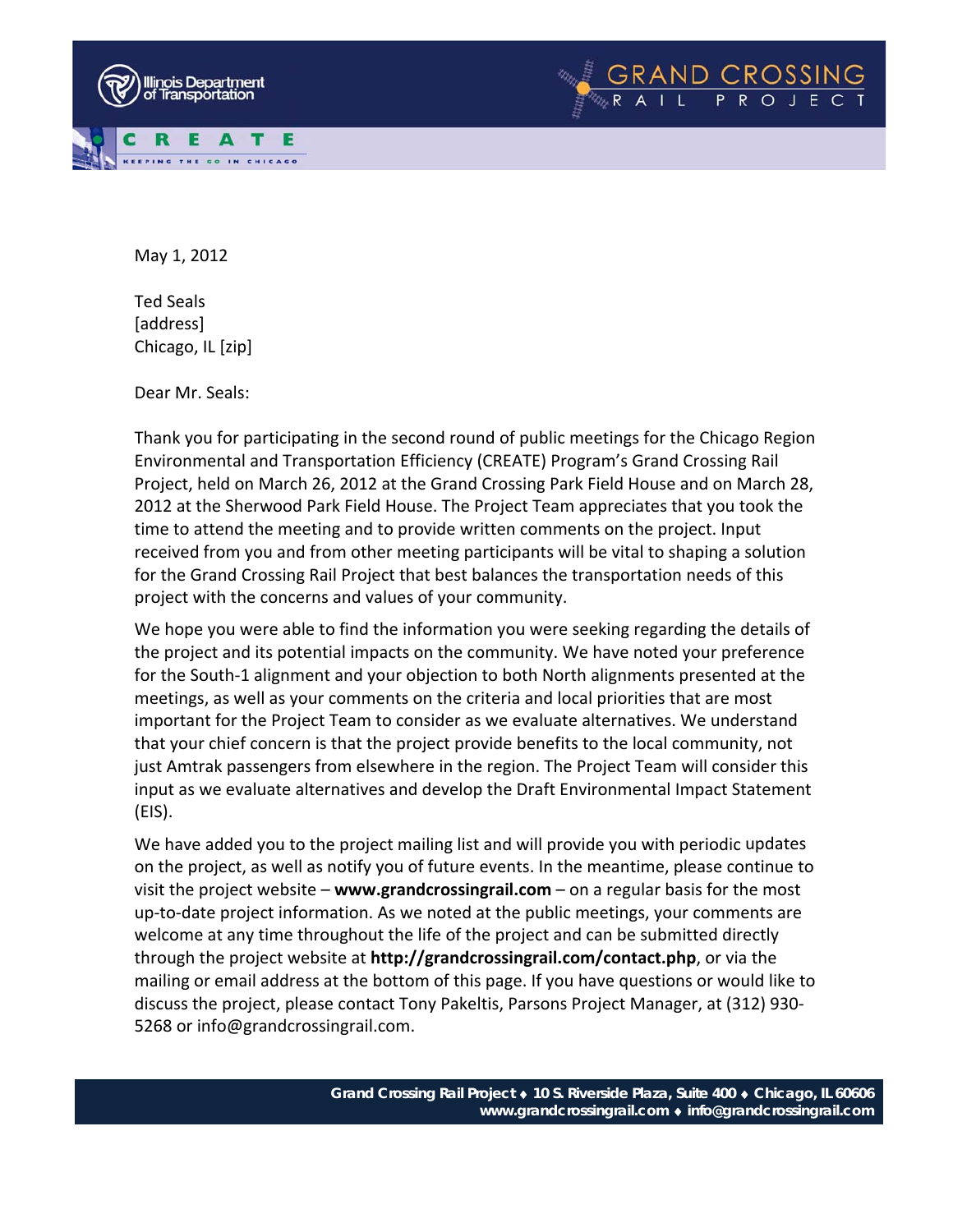Thank you once again for your interest in the project. We look forward to your continued participation.

Very truly yours,

Danielle E. Stewart, P.E. Acting CREATE Section Chief Illinois Department of Transportation www.createprogram.org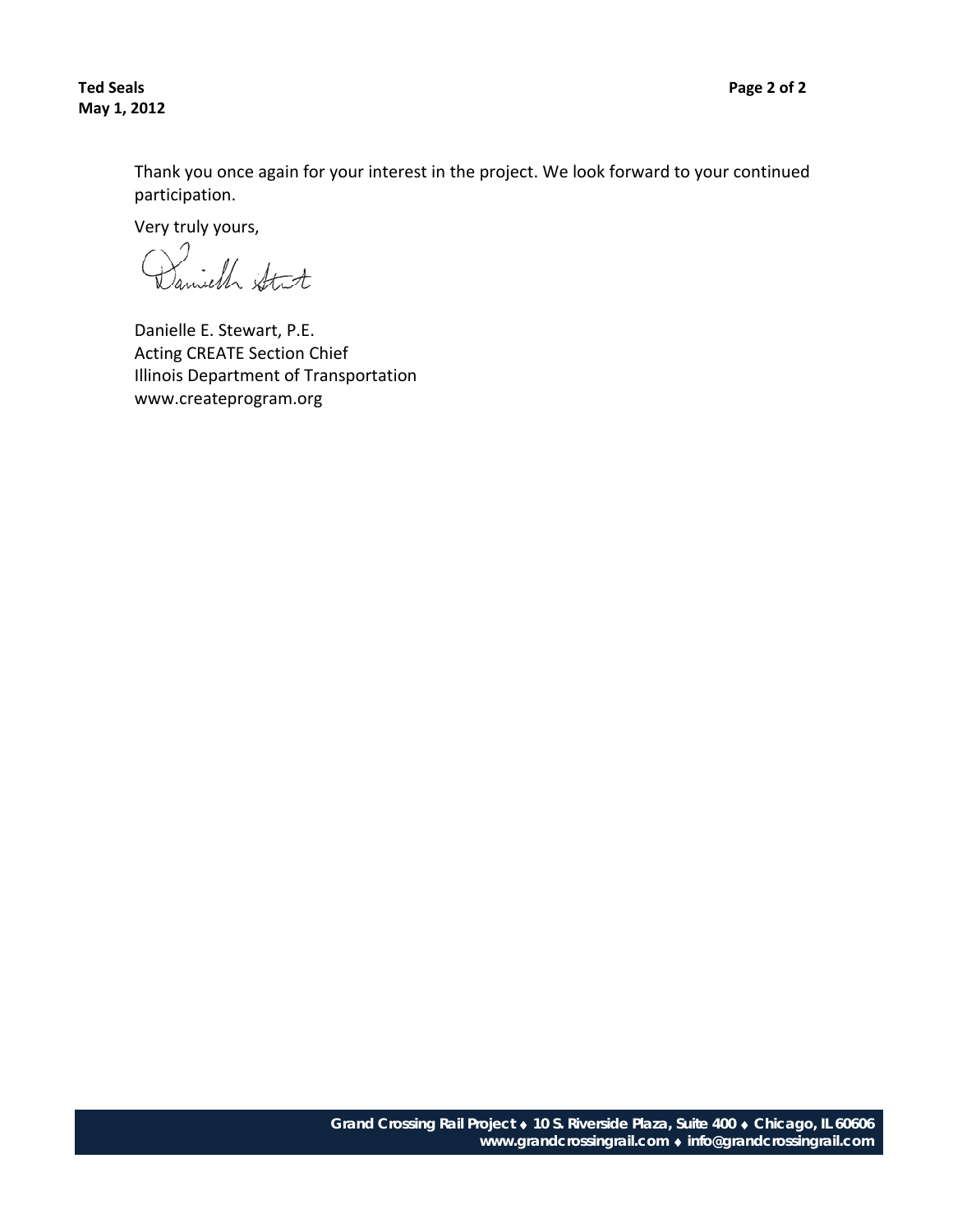



Linda McGhee [address] Chicago, IL [zip]

Dear Ms. McGhee:

Thank you for participating in the second round of public meetings for the Chicago Region Environmental and Transportation Efficiency (CREATE) Program's Grand Crossing Rail Project, held on March 26, 2012 at the Grand Crossing Park Field House and on March 28, 2012 at the Sherwood Park Field House. The Project Team appreciates that you took the time to attend the meeting and to provide written comments on the project. Input received from you and from other meeting participants will be vital to shaping a solution for the Grand Crossing Rail Project that best balances the transportation needs of this project with the concerns and values of your community.

We hope you were able to find the information you were seeking regarding the details of the project and its potential impacts on the community. We have noted your preference for the North‐2 alignment and the need for improvements in the southern portion of the corridor and will consider this input as we evaluate alternatives and develop the Draft Environmental Impact Statement (EIS). We also appreciate your kind words regarding the meeting presentation and Project Team staff.

We have added you to the project mailing list and will provide you with periodic updates on the project, as well as notify you of future events. In the meantime, please continue to visit the project website – **www.grandcrossingrail.com** – on a regular basis for the most up‐to‐date project information. As we noted at the public meetings, your comments are welcome at any time throughout the life of the project and can be submitted directly through the project website at **http://grandcrossingrail.com/contact.php**, or via the mailing or email address at the bottom of this page. If you have questions or would like to discuss the project, please contact Tony Pakeltis, Parsons Project Manager, at (312) 930‐ 5268 or info@grandcrossingrail.com.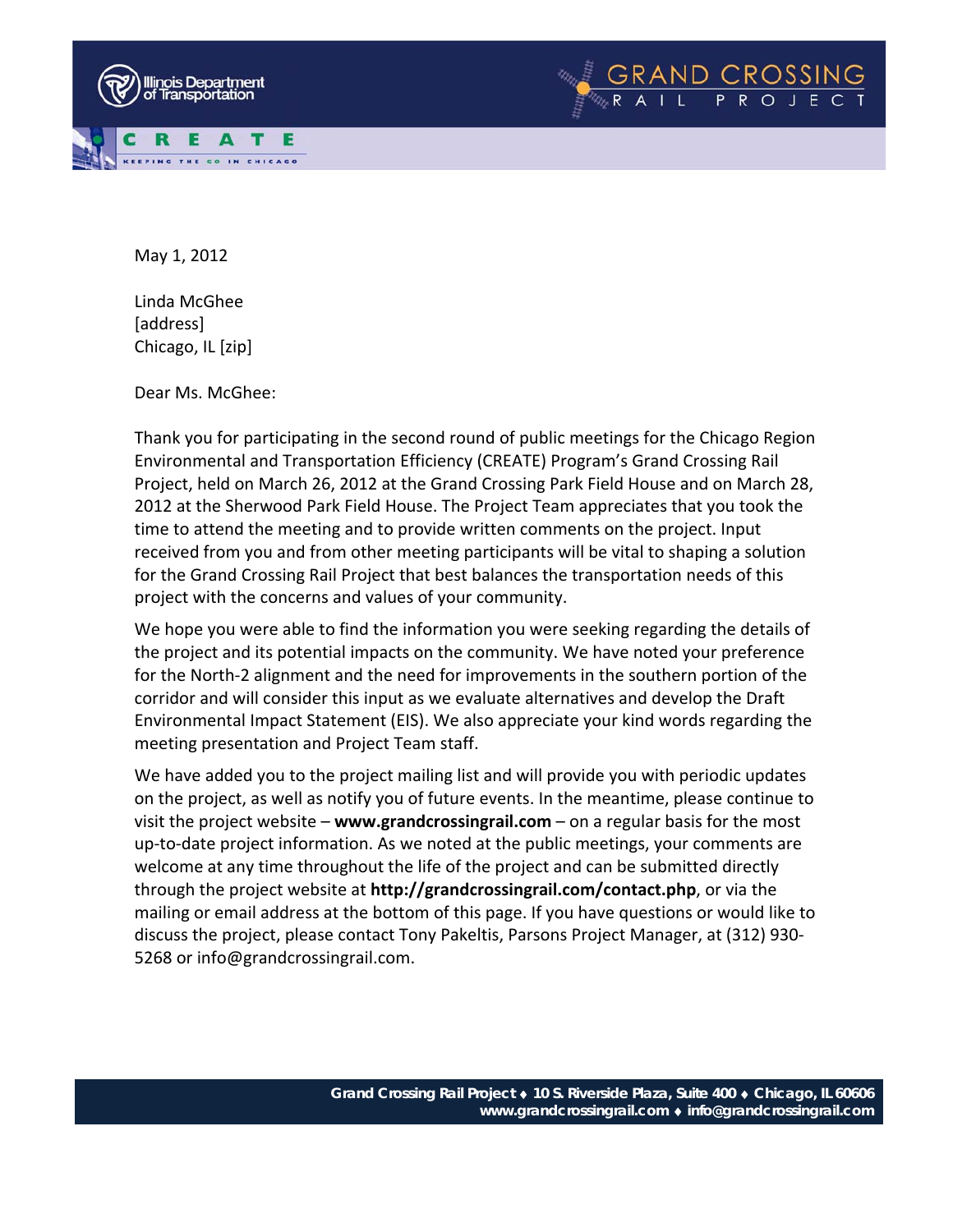**Linda McGhee Page 2 of 2 May 1, 2012**

Thank you once again for your interest in the project. We look forward to your continued participation.

Very truly yours,

Danielle E. Stewart, P.E. Acting CREATE Section Chief Illinois Department of Transportation www.createprogram.org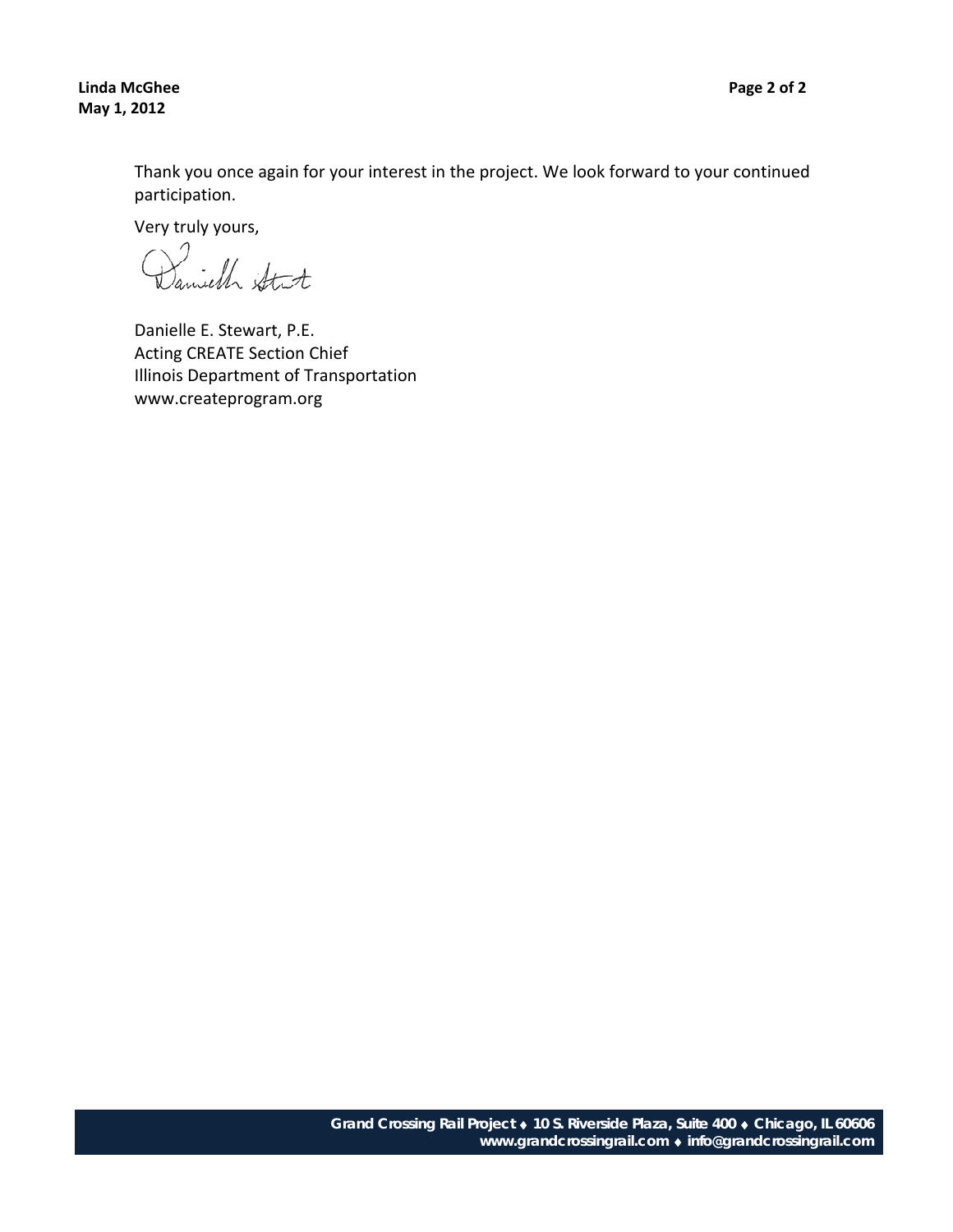



Elder Kevin Ford [address] Chicago, IL [zip]

Dear Elder Ford:

Thank you for participating in the second round of public meetings for the Chicago Region Environmental and Transportation Efficiency (CREATE) Program's Grand Crossing Rail Project, held on March 26, 2012 at the Grand Crossing Park Field House and on March 28, 2012 at the Sherwood Park Field House. The Project Team appreciates that you once again took the time to attend the meeting and to provide written comments on the project. Input received from you and from other meeting participants will be vital to shaping a solution for the Grand Crossing Rail Project that best balances the transportation needs of this project with the concerns and values of your community.

We hope you were able to find the information you were seeking regarding the details of the project and its potential impacts on the community. We have noted your preference for the North‐1 and South‐1 alignments and will consider this input as we evaluate alternatives and develop the Draft Environmental Impact Statement (EIS). We also appreciate your input on the criteria and priorities that are most important for the Project Team to consider as we evaluate alternatives.

As Community Advisory Group member, the Project Team will continue to rely on you to help share the content and outcome of this important study. We will also provide you with periodic updates on the project, as well as notify you of future events. In the meantime, please continue to visit the project website – **www.grandcrossingrail.com** – on a regular basis for the most up‐to‐date project information. As we noted at the public meetings, your comments are welcome at any time throughout the life of the project and can be submitted directly through the project website at

**http://grandcrossingrail.com/contact.php**, or via the mailing or email address at the bottom of this page. If you have questions or would like to discuss the project, please contact Tony Pakeltis, Parsons Project Manager, at (312) 930‐5268 or info@grandcrossingrail.com.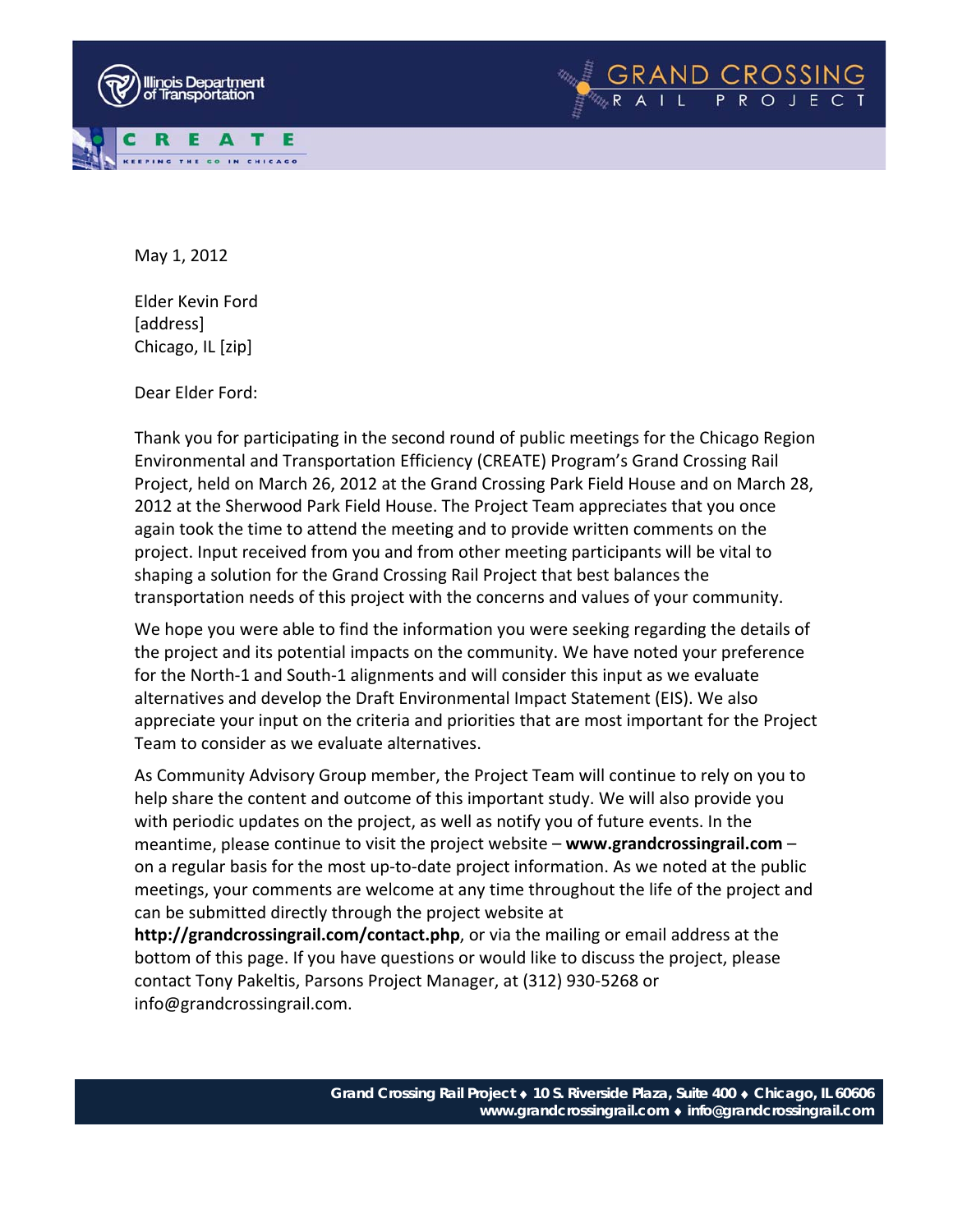**Kevin Ford Page 2 of 2 May 1, 2012**

Thank you once again for your interest in the project. We look forward to your continued participation.

Very truly yours,

Danielle E. Stewart, P.E. Acting CREATE Section Chief Illinois Department of Transportation www.createprogram.org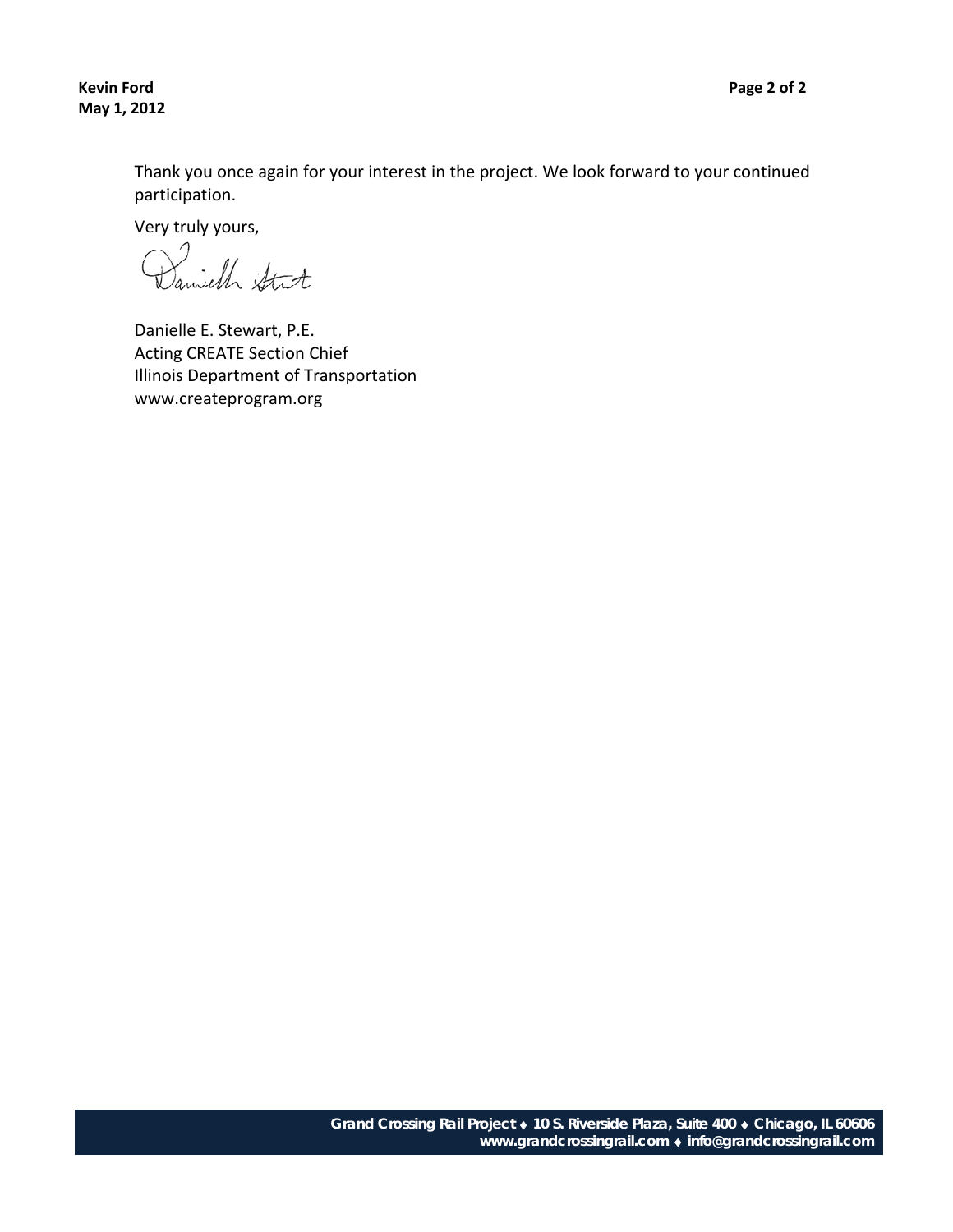



Marc Loveless [address] Chicago, IL [zip]

Dear Mr. Loveless:

Thank you for participating in the second round of public meetings for the Chicago Region Environmental and Transportation Efficiency (CREATE) Program's Grand Crossing Rail Project, held on March 26, 2012 at the Grand Crossing Park Field House and on March 28, 2012 at the Sherwood Park Field House. The Project Team appreciates that you took the time to attend the meeting and to provide written comments on the project. Input received from you and from other meeting participants will be vital to shaping a solution for the Grand Crossing Rail Project that best balances the transportation needs of this project with the concerns and values of your community.

While the proposed improvements would reduce travel time for passengers on Amtrak's Illini, Saluki, and City of New Orleans routes by approximately 19 minutes, the Grand Crossing Rail Project is a separate project from the various high‐speed rail initiatives currently underway in the State of Illinois. Some potential high‐speed rail corridors cross or are located within the Grand Crossing Rail Project study area. Every effort is being made to ensure that improvements associated with the Grand Crossing Rail Project do not preclude advancement of potential high‐speed rail projects. For further information regarding Illinois high speed rail initiatives, we encourage you to visit the Illinois High Speed and Intercity Passenger Rail website at **http://www.idothsr.org/** and the Midwest High‐Speed Rail website at **http://www.connectthemidwest.com**. We hope you were able to find the other information you were seeking regarding the details of the project and its potential impacts on the community, but please feel free to contact Tony Pakeltis, Parsons Project Manager, at (312) 930‐5268 or info@grandcrossingrail.com if you have additional questions.

We have added you to the project mailing list and will provide you with periodic updates on the project, as well as notify you of future events. In the meantime, please continue to visit the project website – **www.grandcrossingrail.com** – on a regular basis for the most up‐to‐date project information. As we noted at the public meetings, your comments are welcome at any time throughout the life of the project and can be submitted directly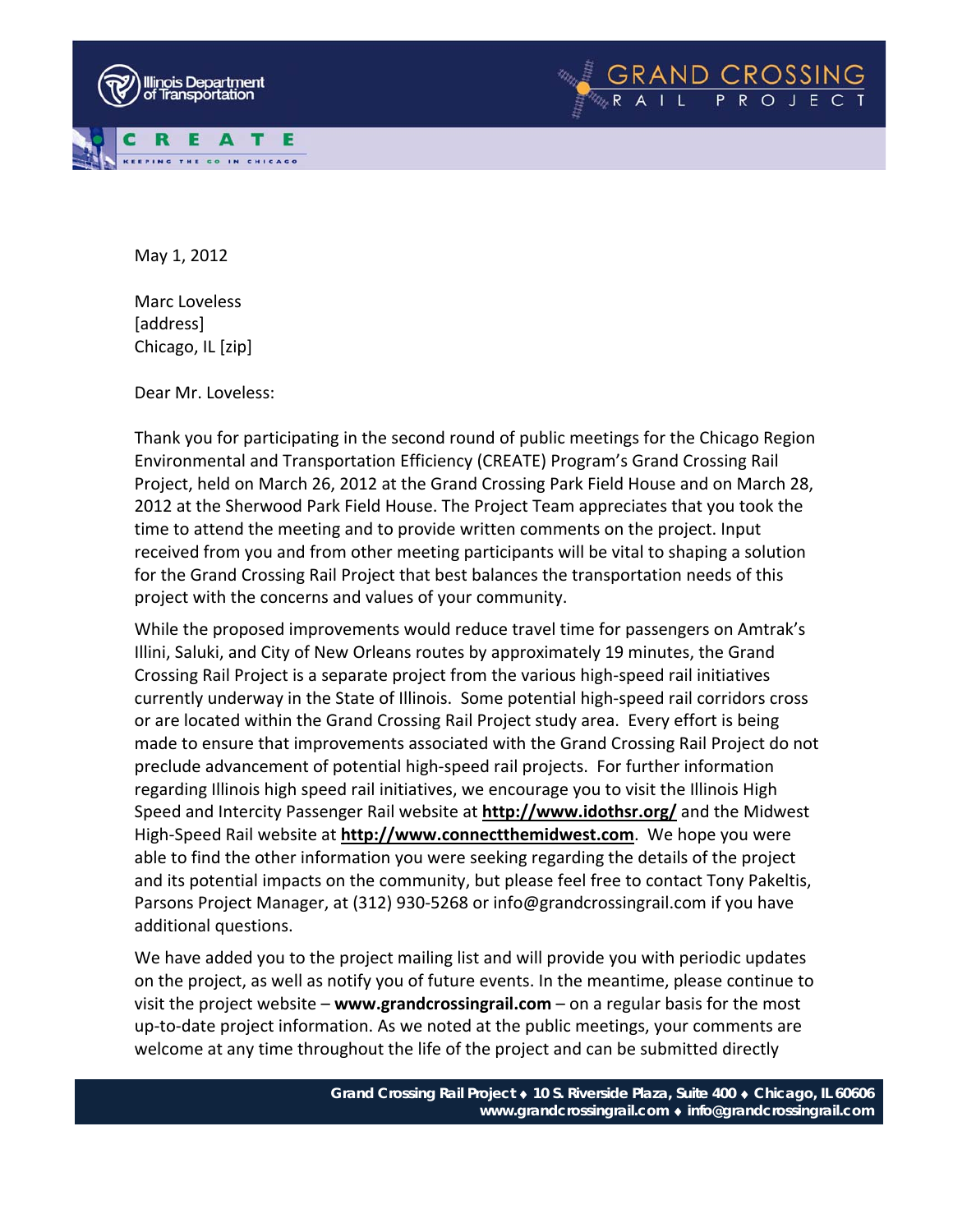through the project website at **http://grandcrossingrail.com/contact.php**, or via the mailing or email address at the bottom of this page.

Thank you once again for your interest in the project. We look forward to your continued participation.

Very truly yours,

Daniell Stit

Danielle E. Stewart, P.E. Acting CREATE Section Chief Illinois Department of Transportation www.createprogram.org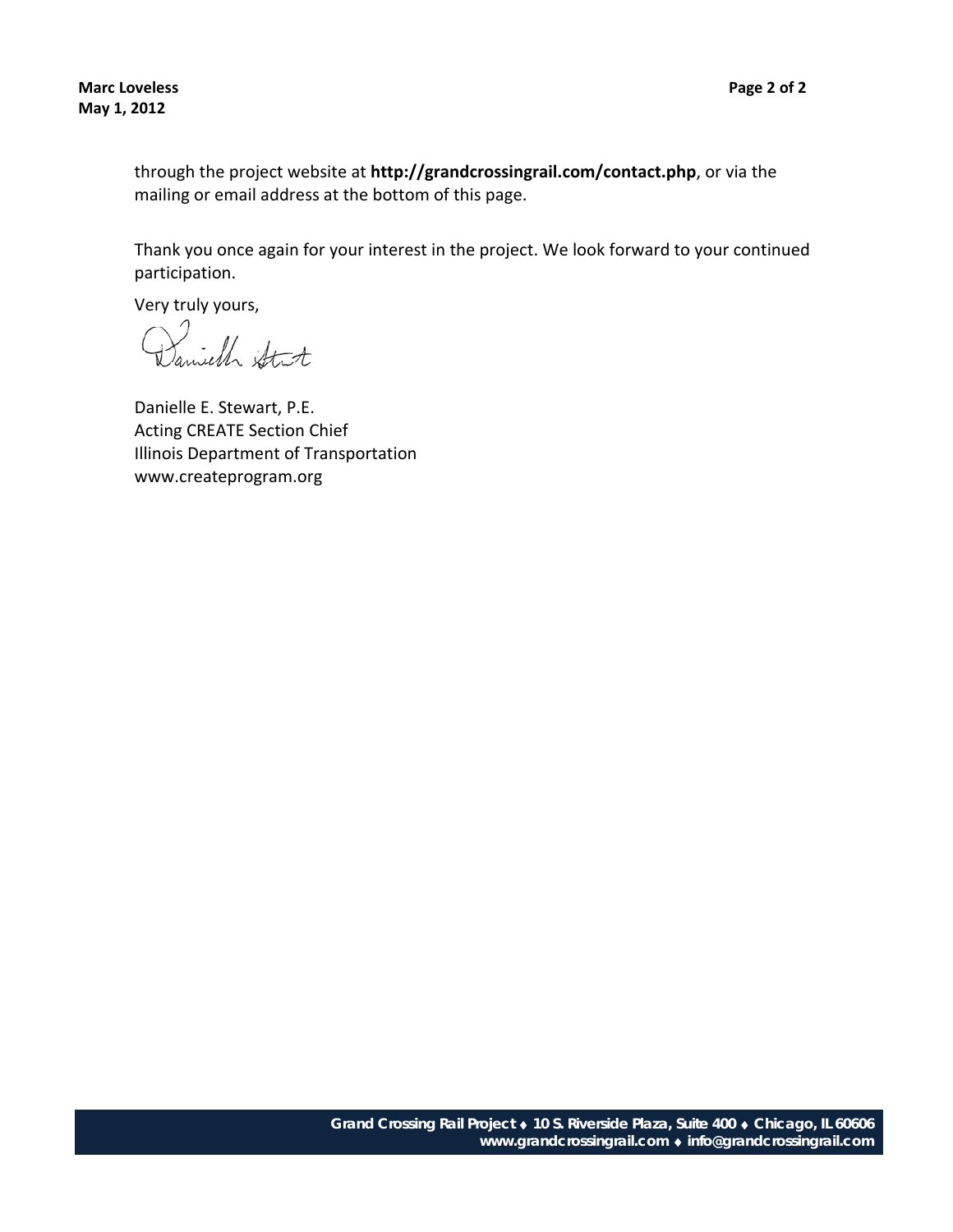



Isaac Webb [address] Chicago, IL [zip]

Dear Isaac:

Thank you for participating in the second round of public meetings for the Chicago Region Environmental and Transportation Efficiency (CREATE) Program's Grand Crossing Rail Project, held on March 26, 2012 at the Grand Crossing Park Field House and on March 28, 2012 at the Sherwood Park Field House. The Project Team appreciates that you took the time to attend the meeting and to provide written comments on the project. Input received from you and from other meeting participants will be vital to shaping a solution for the Grand Crossing Rail Project that best balances the transportation needs of this project with the concerns and values of your community.

We are glad to hear how important Sherwood Park is to you and the other kids in your neighborhood, as a place to socialize and enjoy music lessons, sports, and other activities outside of school. As part of the Environmental Impact Statement (EIS) we are developing, we will examine in detail the project's potential effects on parks and other community facilities, and these results will be presented in the Draft EIS and at the Public Hearing(s) to be held in early 2013. We hope to see you at one of those meetings, too!

We have added you to the project mailing list and will provide you with periodic updates on the project, as well as notify you of future events. In the meantime, please continue to visit the project website – **www.grandcrossingrail.com** – on a regular basis for the most up‐to‐date project information. As we noted at the public meetings, your comments are welcome at any time throughout the life of the project and can be submitted directly through the project website at **http://grandcrossingrail.com/contact.php**, or via the mailing or email address at the bottom of this page. If you have questions or would like to discuss the project, please contact Tony Pakeltis, Parsons Project Manager, at (312) 930‐ 5268 or info@grandcrossingrail.com.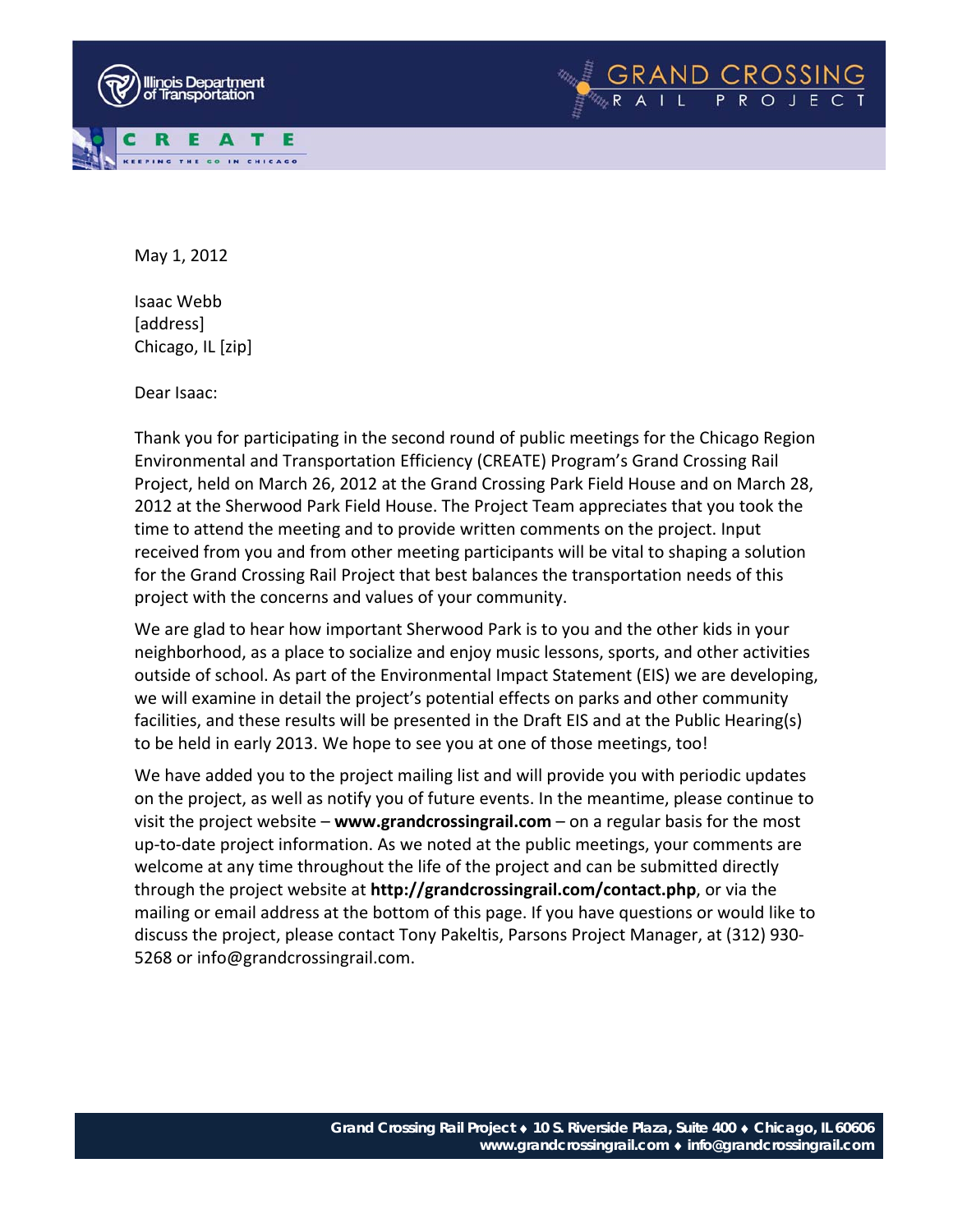**Isaac Webb Page 2 of 2 May 1, 2012**

Thank you once again for your interest in the project. We look forward to your continued participation.

Very truly yours,

Danielle E. Stewart, P.E. Acting CREATE Section Chief Illinois Department of Transportation www.createprogram.org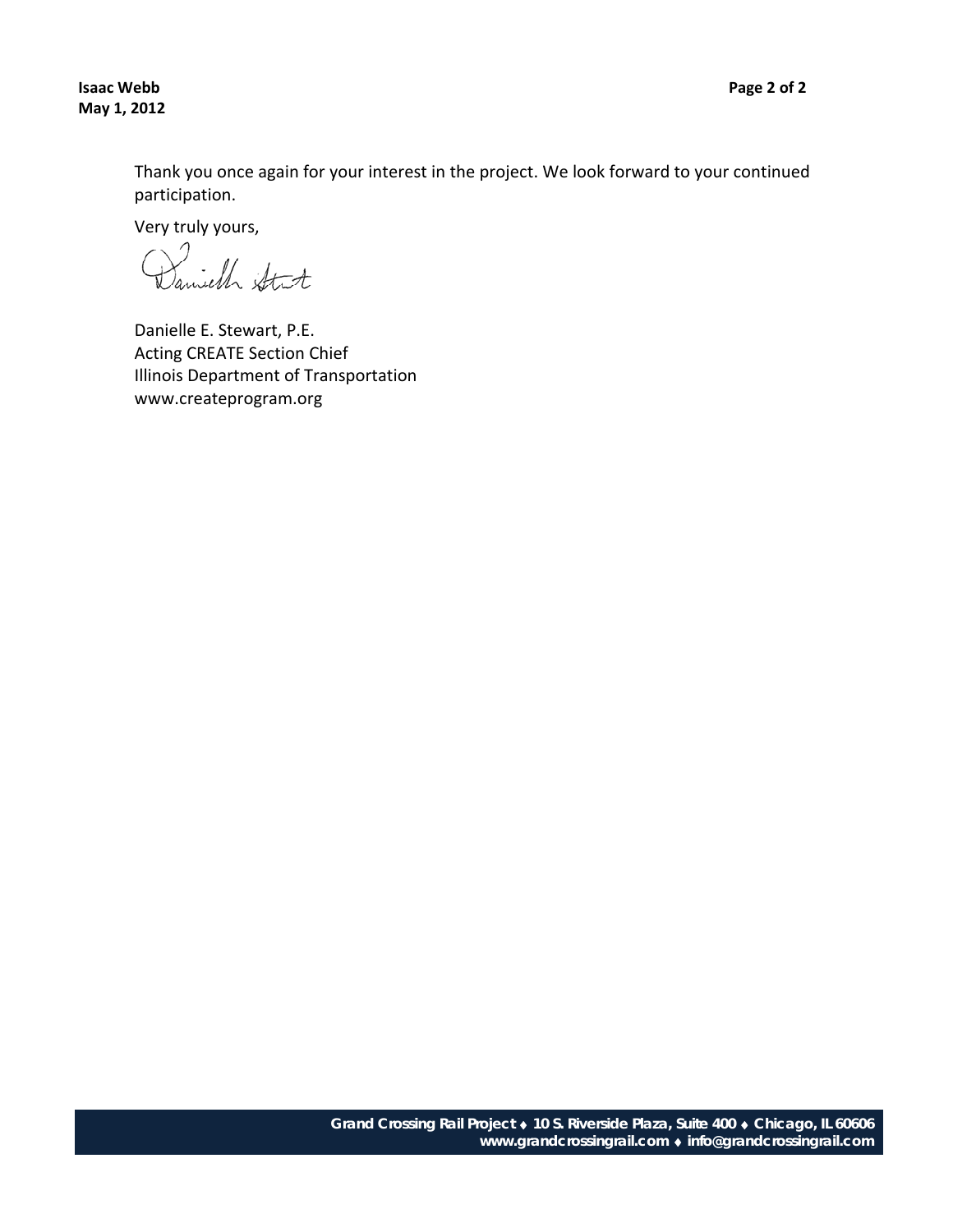



Margareth Douyon‐Webb [address] Chicago, IL [zip]

Dear Ms. Douyon‐Webb:

Thank you for participating in the second round of public meetings for the Chicago Region Environmental and Transportation Efficiency (CREATE) Program's Grand Crossing Rail Project, held on March 26, 2012 at the Grand Crossing Park Field House and on March 28, 2012 at the Sherwood Park Field House. The Project Team appreciates that you took the time to attend the meeting and to provide written comments on the project. Input received from you and from other meeting participants will be vital to shaping a solution for the Grand Crossing Rail Project that best balances the transportation needs of this project with the concerns and values of your community.

We hope you were able to find the information you were seeking regarding the project's potential impacts to Sherwood Park and other park facilities in the community. Please note that North‐2 alignment as shown and described at the public meetings would not be likely to impact the Sherwood Park Field House or indoor programs held at the park, but it would impact the outdoor ball fields along the west side of the Sherwood Park, as well as portions of Fuller Park. As part of the Environmental Impact Statement (EIS) process, the Project Team will examine in detail the project's potential effects on parks and other community facilities, and these results will be presented in the Draft EIS and at the Public Hearing(s) to be held in early 2013.

We have added you to the project mailing list and will provide you with periodic updates on the project, as well as notify you of future events. In the meantime, please continue to visit the project website – **www.grandcrossingrail.com** – on a regular basis for the most up‐to‐date project information. As we noted at the public meetings, your comments are welcome at any time throughout the life of the project and can be submitted directly through the project website at **http://grandcrossingrail.com/contact.php**, or via the mailing or email address at the bottom of this page. If you have questions or would like to discuss the project, please contact Tony Pakeltis, Parsons Project Manager, at (312) 930‐ 5268 or info@grandcrossingrail.com.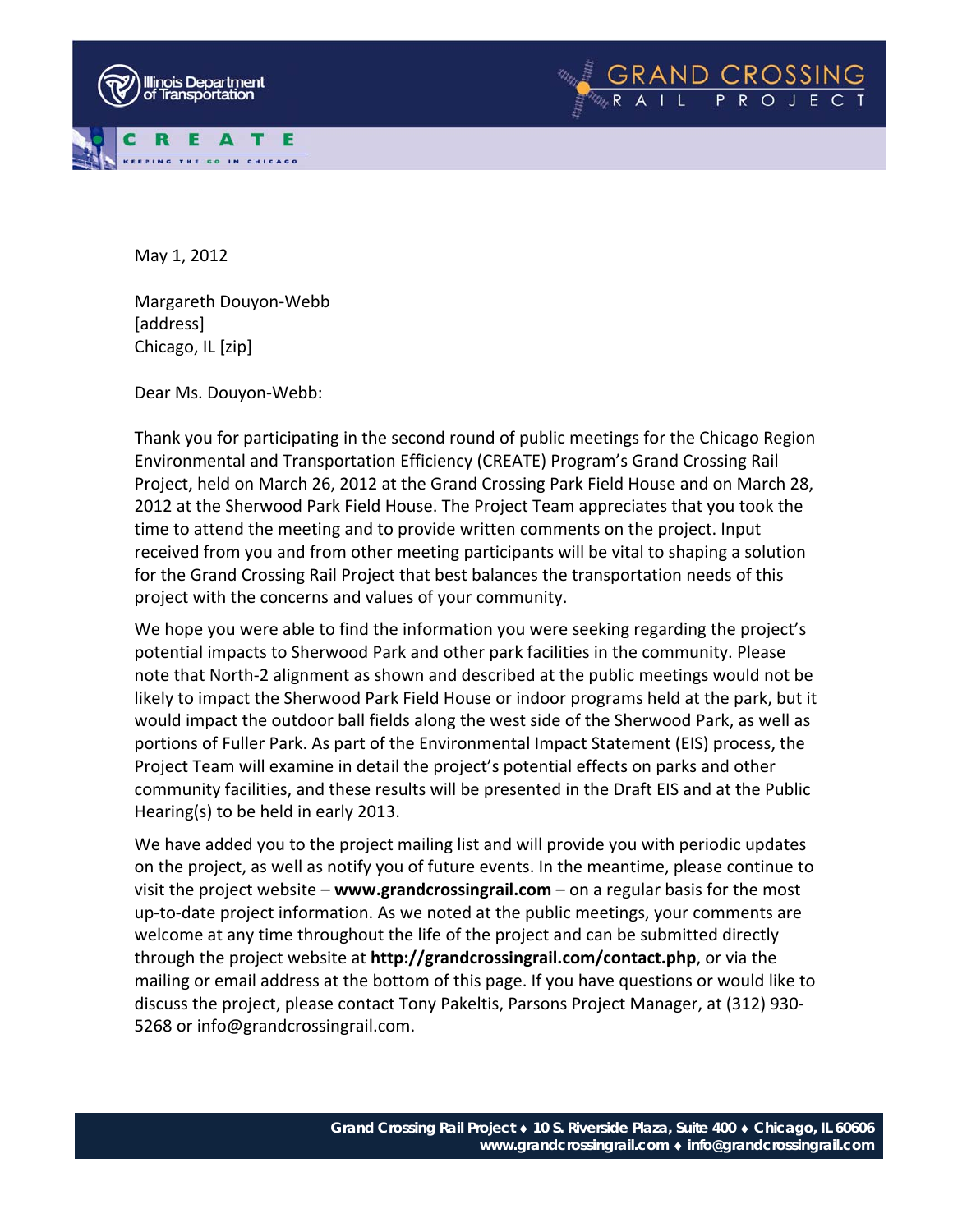**Margareth Douyon‐Webb Page 2 of 2 May 1, 2012**

Thank you once again for your interest in the project. We look forward to your continued participation.

Very truly yours,

Danielle E. Stewart, P.E. Acting CREATE Section Chief Illinois Department of Transportation www.createprogram.org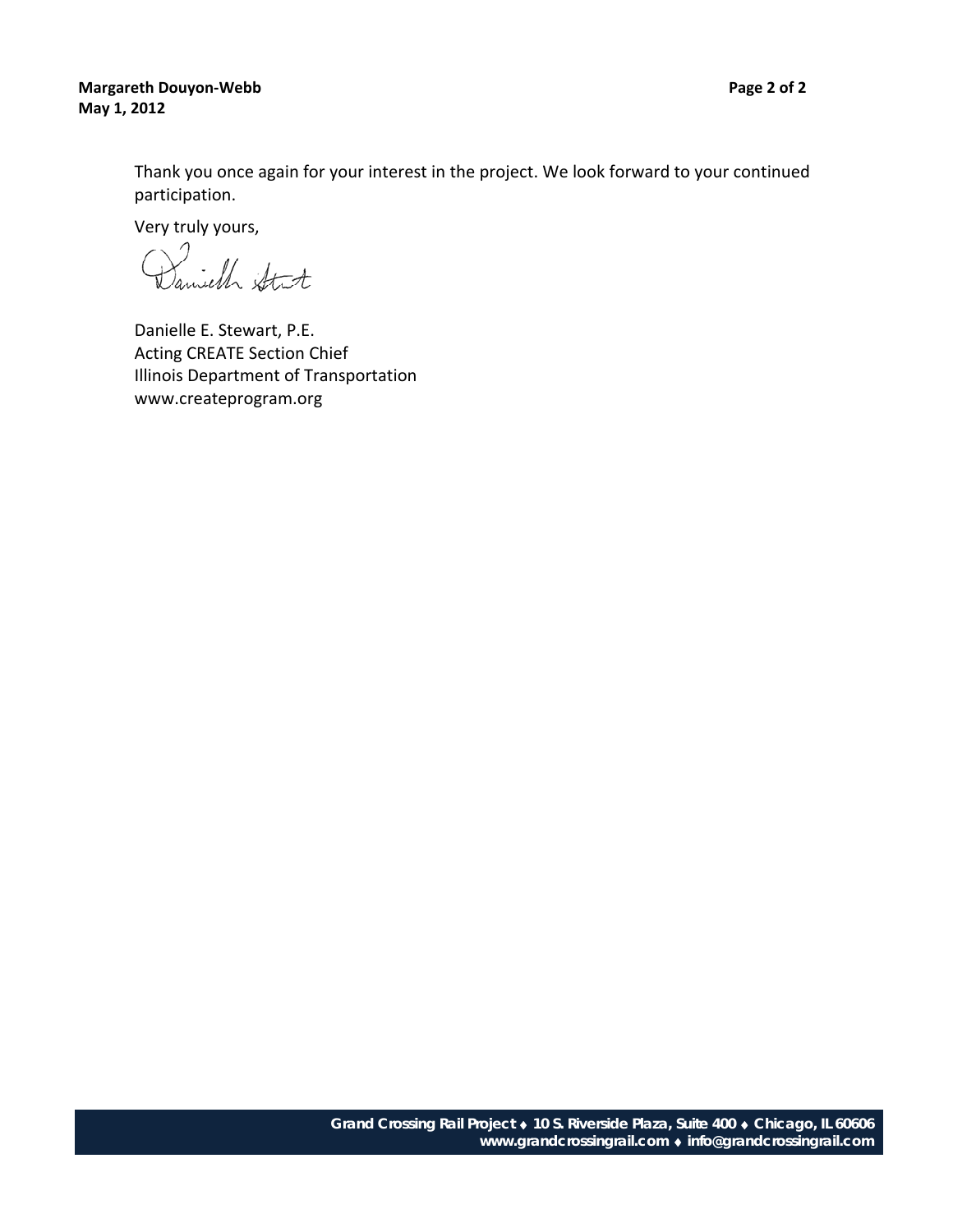



Tony Anthony Johnson [address] Chicago, IL [zip]

Dear Mr. Johnson:

Thank you for participating in the second round of public meetings for the Chicago Region Environmental and Transportation Efficiency (CREATE) Program's Grand Crossing Rail Project, held on March 26, 2012 at the Grand Crossing Park Field House and on March 28, 2012 at the Sherwood Park Field House. The Project Team appreciates that you once again took the time to attend the meeting and to provide written comments on the project. Input received from you and from other meeting participants will be vital to shaping a solution for the Grand Crossing Rail Project that best balances the transportation needs of this project with the concerns and values of your community.

The Project Team will continue to provide you with periodic updates on the project, as well as notify you of future events. In the meantime, please continue to visit the project website – **www.grandcrossingrail.com** – on a regular basis for the most up‐to‐date project information. As we noted at the public meetings, your comments are welcome at any time throughout the life of the project and can be submitted directly through the project website at **http://grandcrossingrail.com/contact.php**, or via the mailing or email address at the bottom of this page. If you have questions or would like to discuss the project, please contact Tony Pakeltis, Parsons Project Manager, at (312) 930‐5268 or info@grandcrossingrail.com.

Thank you once again for your interest in the project. We look forward to your continued participation.

Very truly yours,

Daniell Stit

Danielle E. Stewart, P.E. Acting CREATE Section Chief Illinois Department of Transportation www.createprogram.org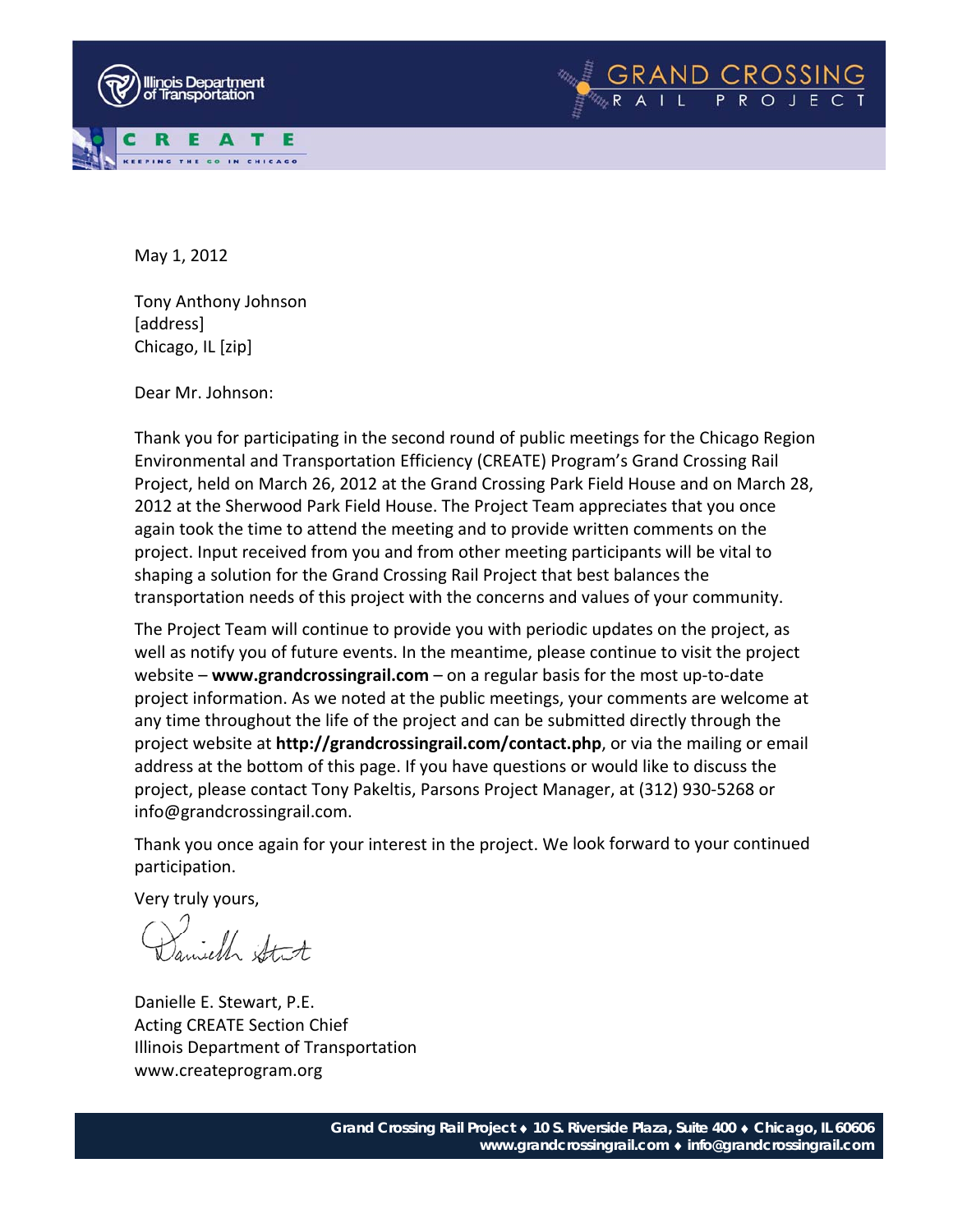



Roland Solinski [email address]

Dear Mr. Solinski:

Thank you for your interest in the Chicago Region Environmental and Transportation Efficiency (CREATE) Program's Grand Crossing Rail Project. The Project Team appreciates that you took the time to visit our website and provide written comments on the project. Input received from you and from other interested parties will be vital to shaping a solution for the Grand Crossing Rail Project that best balances the transportation needs of this project with the concerns and values of the community.

As you know, the current routing of Amtrak's Illini, Saluki, and City of New Orleans trains involves a time‐consuming backup move to pull into and out of Union Station due to the lack of a direct connection between the tracks that these trains use and those that enter Union Station from the south. Under the current routing, these trains also pass through a congested rail crossing at  $16<sup>th</sup>$  Street, which frequently causes delays and worsens congestion throughout the rail system. Together, these issues add 19 minutes to the schedule.

Prior to initiating the Grand Crossing Rail Project EIS, the CREATE Feasibility Study was completed for the overall CREATE Program. As part of the feasibility study, different potential routes into Union Station for Amtrak's Illini, Saluki, and City of New Orleans trains were considered. These included the current route along the CN line, and the other existing Amtrak routes into and out of Union Station from the south along tracks owned by other freight railroads such as BNSF, Union Pacific, and Norfolk Southern (NS). The CREATE Feasibility Study can be found on the CREATE Program website at **http://createprogram.org/feasibility.htm**.

In coordination with Amtrak and the various freight railroads, it was determined that the NS route is the only feasible option for re-routing these trains away from the congested 16<sup>th</sup> Street crossing on the CN line and providing direct access into Union Station from the south. In support of this determination, Amtrak completed a study that evaluated different alternatives that would retain use of the existing CN route and would provide a new connection from the St. Charles Airline into Union Station. Based on the results of Amtrak's study, none of the alternatives evaluated would meet Amtrak's grade, curvature, and clearance requirements. Operational safety concerns were also identified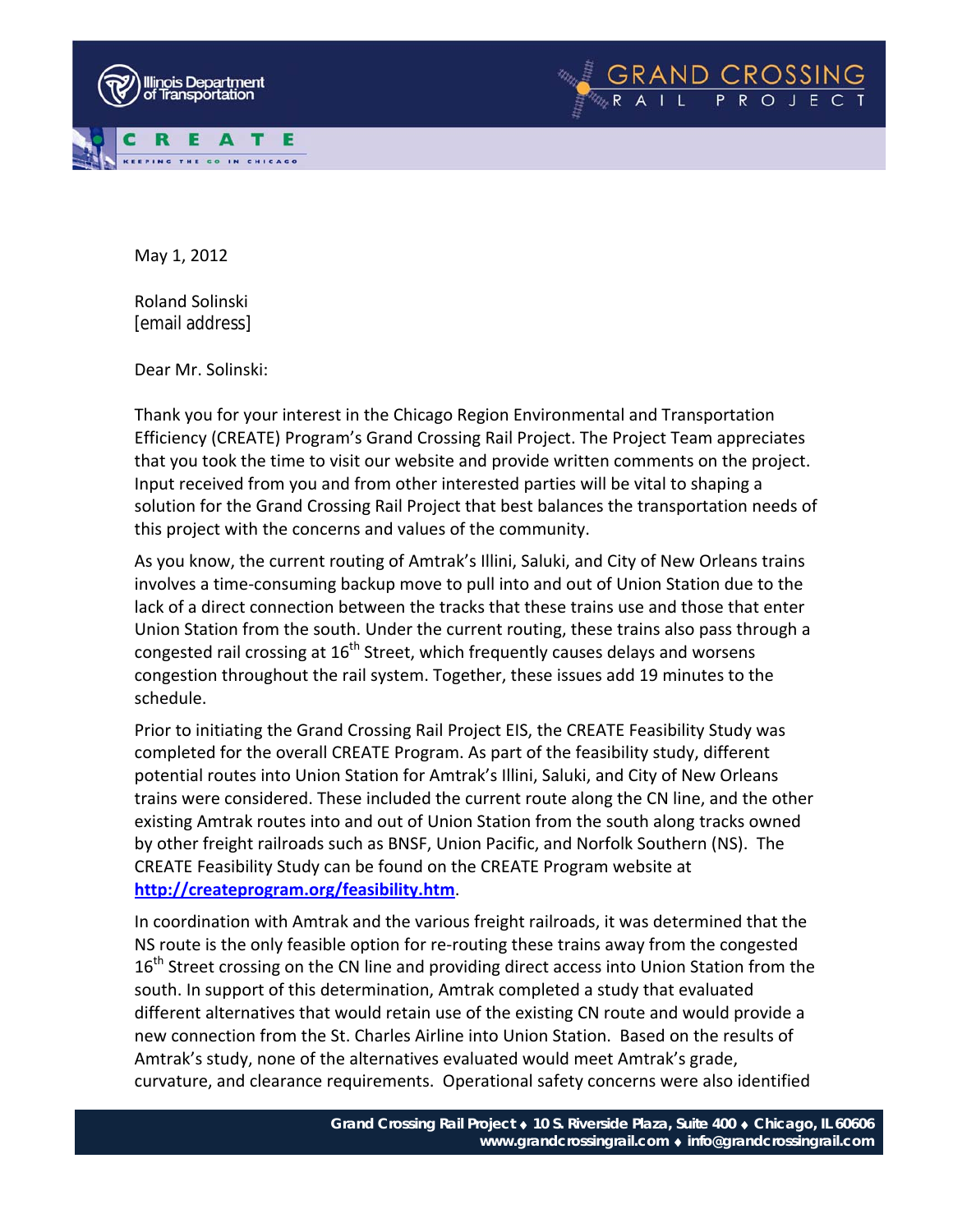with each of the St. Charles Airline connection alternatives. Additionally, construction of the new connection would impact Amtrak's ability to modify or expand their existing facilities as may be needed in the future.

We have added you to the Grand Crossing Rail Project mailing list and will provide you with periodic updates on the project, as well as notify you of future events. In the meantime, please continue to visit the project website – **www.grandcrossingrail.com** – on a regular basis for the most up‐to‐date project information. Also, your comments are welcome at any time during the project and can be submitted directly through the project website at **http://grandcrossingrail.com/contact.php** or via the mailing address at the bottom of this page. If you have questions or would like to discuss the project further, please contact Tony Pakeltis, Parsons Project Manager, at (312) 930‐5268.

Thank you once again for your interest in the project. We look forward to your continued participation.

Very truly yours,

Samiell Stit

Danielle E. Stewart, P.E. Acting CREATE Section Chief Illinois Department of Transportation www.createprogram.org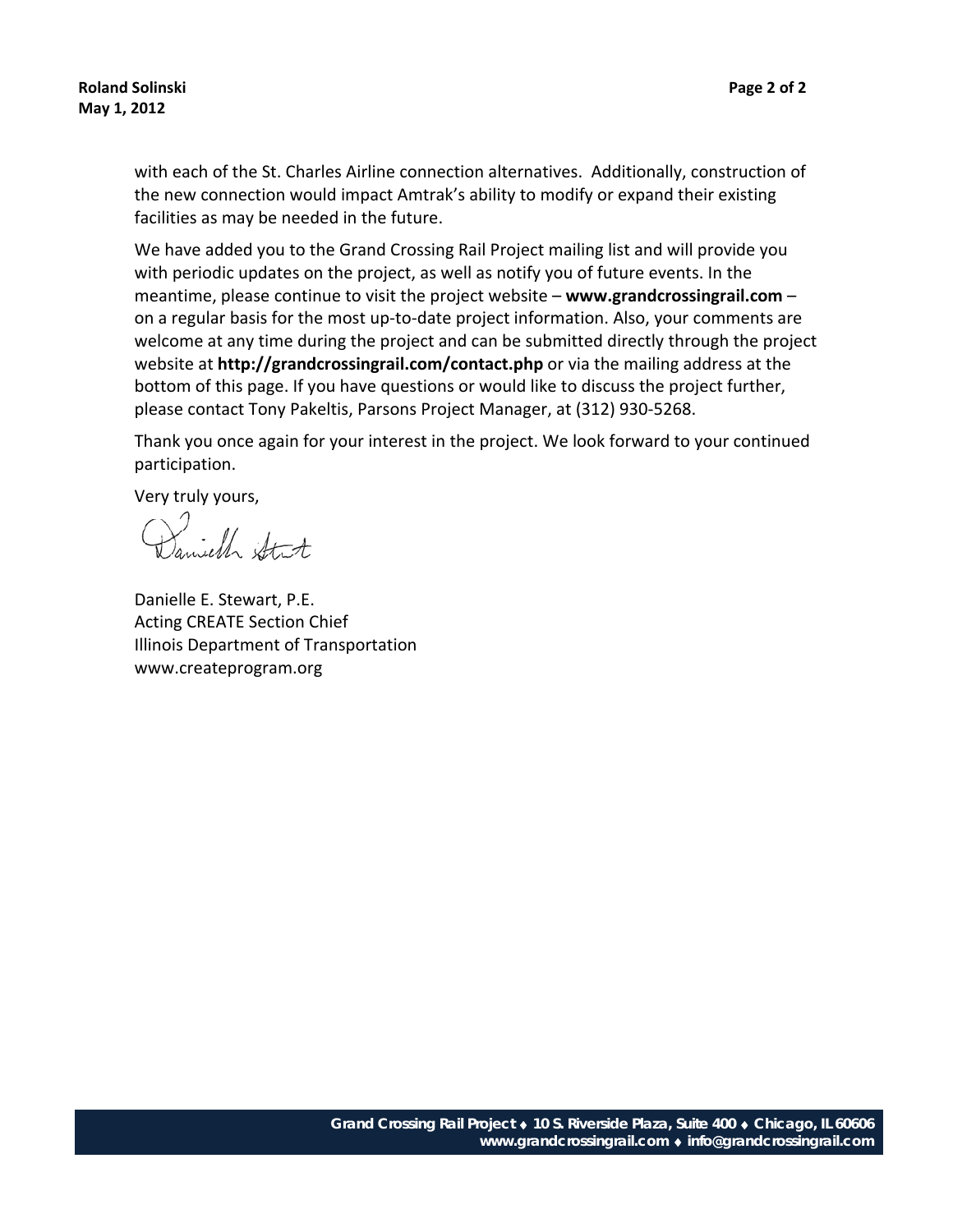



Valarie Hogg [email address]

Dear Ms. Hogg:

Thank you for your interest in the Chicago Region Environmental and Transportation Efficiency (CREATE) Program's Grand Crossing Rail Project. The Project Team appreciates that you took the time to visit our website to find out more about the project.

GRAND CROSSING<br>RAIL PROJECT

Our next public event will be a community meeting to be held on Thursday, May 17 at New Beginnings Church, 6620 S. King Drive, Chicago. The purpose of the meeting is to provide an overview of the project, review the project's purpose and need for improvements, and obtain public input on the project, including its Purpose and Need Statement. A formal session with questions and answers will be held from 6:00 p.m. to 7:30 p.m. Prior to that, an open house will be held between 4:00 p.m. and 6:00 p.m. where you can view an audio-visual presentation and project exhibits. The project team will also be available during this time to discuss the project and answer questions.

We have added you to the Grand Crossing Rail Project mailing list and will provide you with periodic updates on the project, as well as notify you of future events. In the meantime, please continue to visit the project website – **www.grandcrossingrail.com** – on a regular basis for the most up‐to‐date project information. Also, your comments are welcome at any time during the project and can be submitted directly through the project website at **http://grandcrossingrail.com/contact.php** or via the mailing address at the bottom of this page. If you have questions or would like to discuss the project further, please contact Tony Pakeltis, Parsons Project Manager, at (312) 930‐5268.

Thank you once again for your interest in the project. Input received from you and from other interested parties will be vital to shaping a solution for the Grand Crossing Rail Project that best balances the transportation needs of this project with the concerns and values of the community.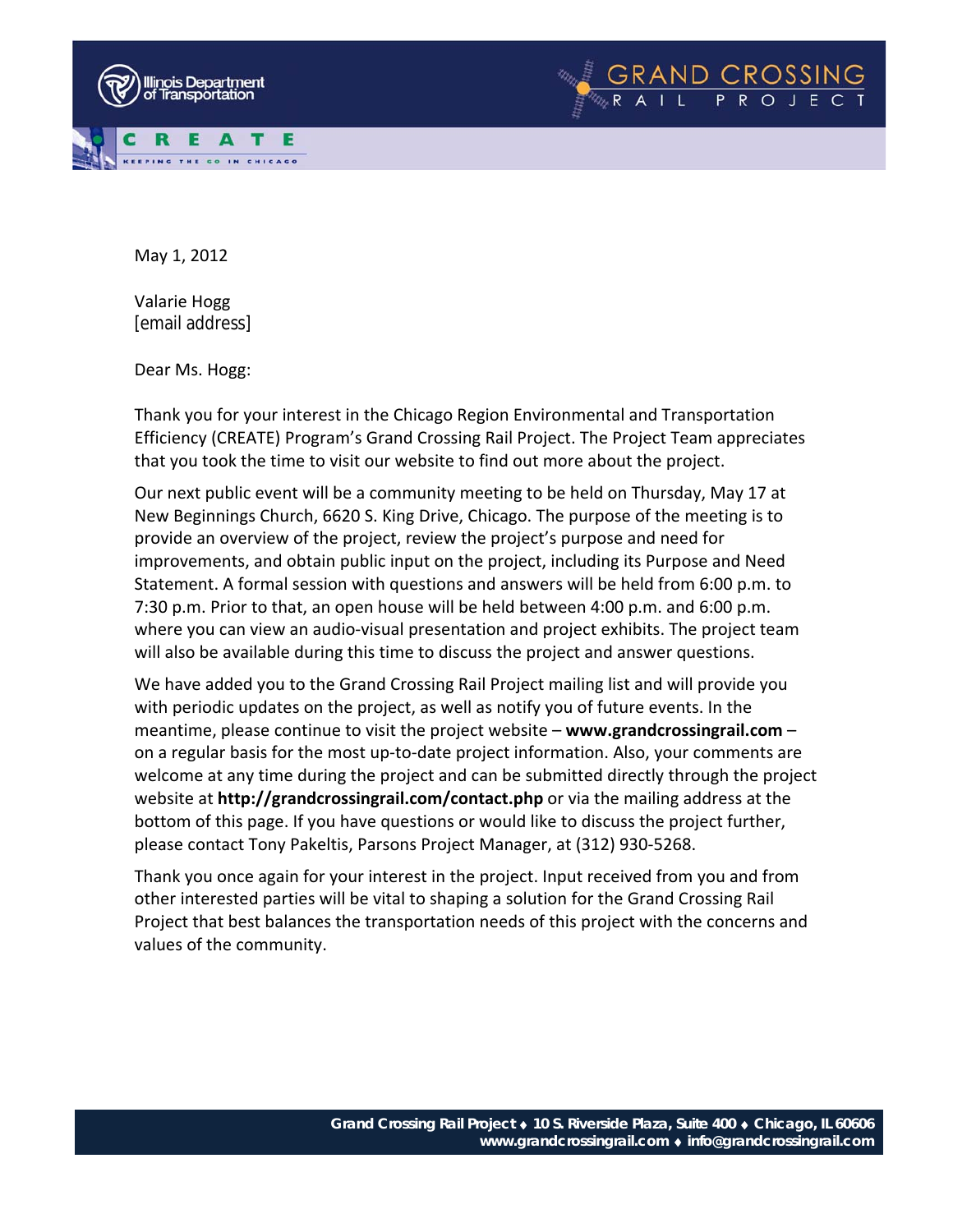**Valarie Hogg Page 2 of 2 May 1, 2012**

We look forward to your continued participation.

Very truly yours,

Daniell Stat

Danielle E. Stewart, P.E. Acting CREATE Section Chief Illinois Department of Transportation www.createprogram.org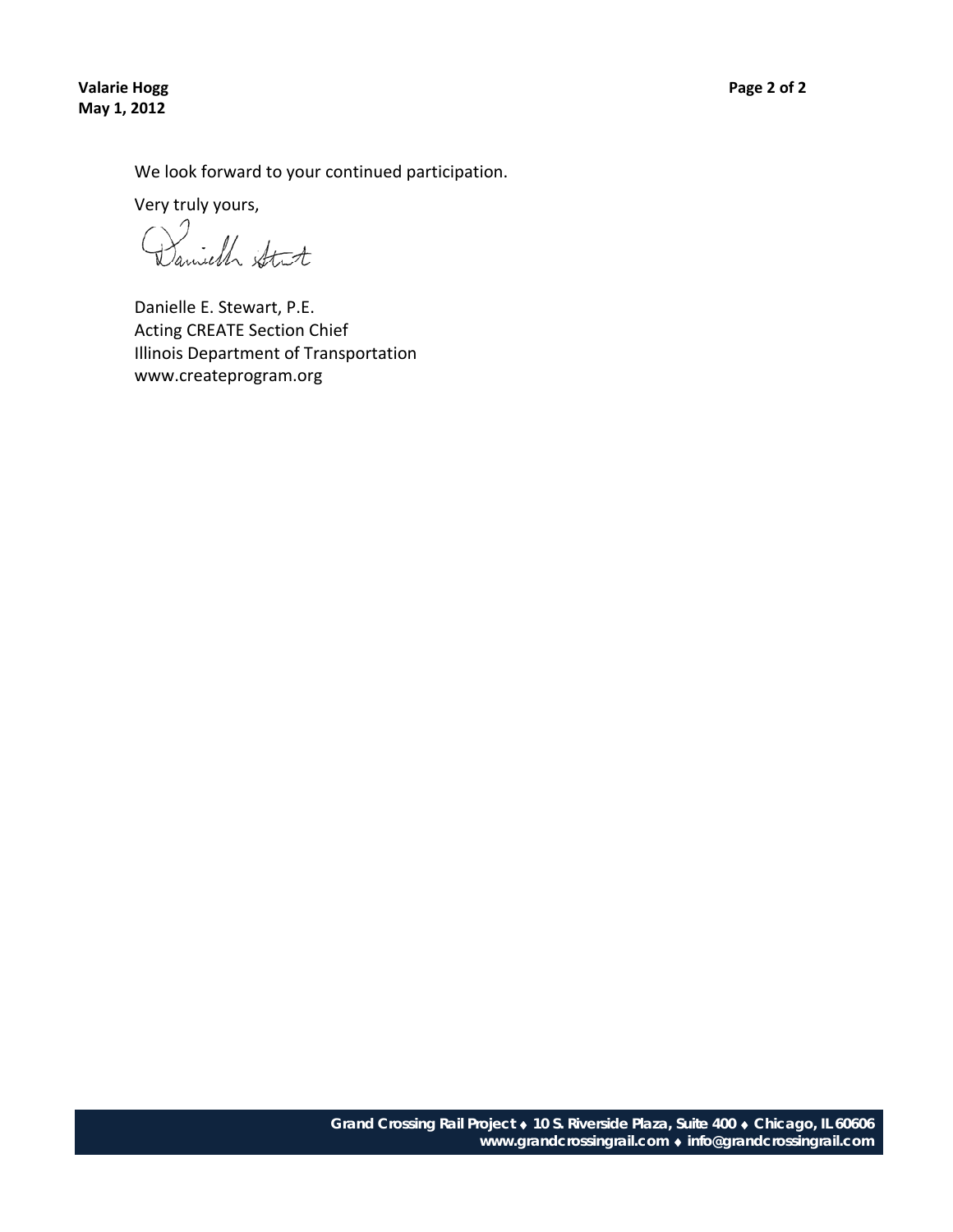



Brie Ingram [email address]

Dear Ms. Ingram:

Thank you for your interest in the Chicago Region Environmental and Transportation Efficiency (CREATE) Program's Grand Crossing Rail Project. The Project Team appreciates that you took the time to visit our website to find out more about the project.

GRAND CROSSING<br>RAIL PROJECT

As shown on page 3 of the attached brochure, each of the Build Alternatives being considered for the project would include the following improvements:

- Rail signal improvements near  $115^{th}$  Street
- Connection between the CN and NS lines near 75<sup>th</sup> Street ("CN Connection")
- One south alignment ("South‐1" or "South‐2")
- One north alignment ("North‐1" or "North‐2")

Your home is several blocks east of the proposed south alignments, both of which would occur west of S. Chicago Avenue and would not have any direct impacts to your property. As explained in the brochure, the South‐1 alignment would add one new track to the south and west of the existing NS tracks, between the NS tracks and the Chicago Skyway. The South-2 alignment would add one to three new tracks, depending on the specific location, along the north/east side of the existing NS tracks, from Stony Island Avenue to the Dan Ryan Expressway. Neither the South‐1 nor the South‐2 alignment would result in any residential or commercial displacements.

The Project Team is in the process of preparing an Environmental Impact Statement (EIS) for the project, in which we will evaluate the alternatives to determine the potential impacts and benefits resulting from the project and identify ways to avoid or lessen any potential negative impacts. We expect to complete the Draft EIS in early 2013.

In the meantime, our next public event will be a **Community Meeting** to be held on **Thursday, May 17** at **New Beginnings Church, 6620 S. King Drive, Chicago**. The purpose of the meeting is to provide an overview of the project, review the project's purpose and need for improvements, and obtain public input on the project, including its Purpose and Need Statement. **A formal session with questions and answers will be held from 6:00 p.m. to 7:30 p.m.** Prior to that, an open house will be held between 4:00 p.m. and 6:00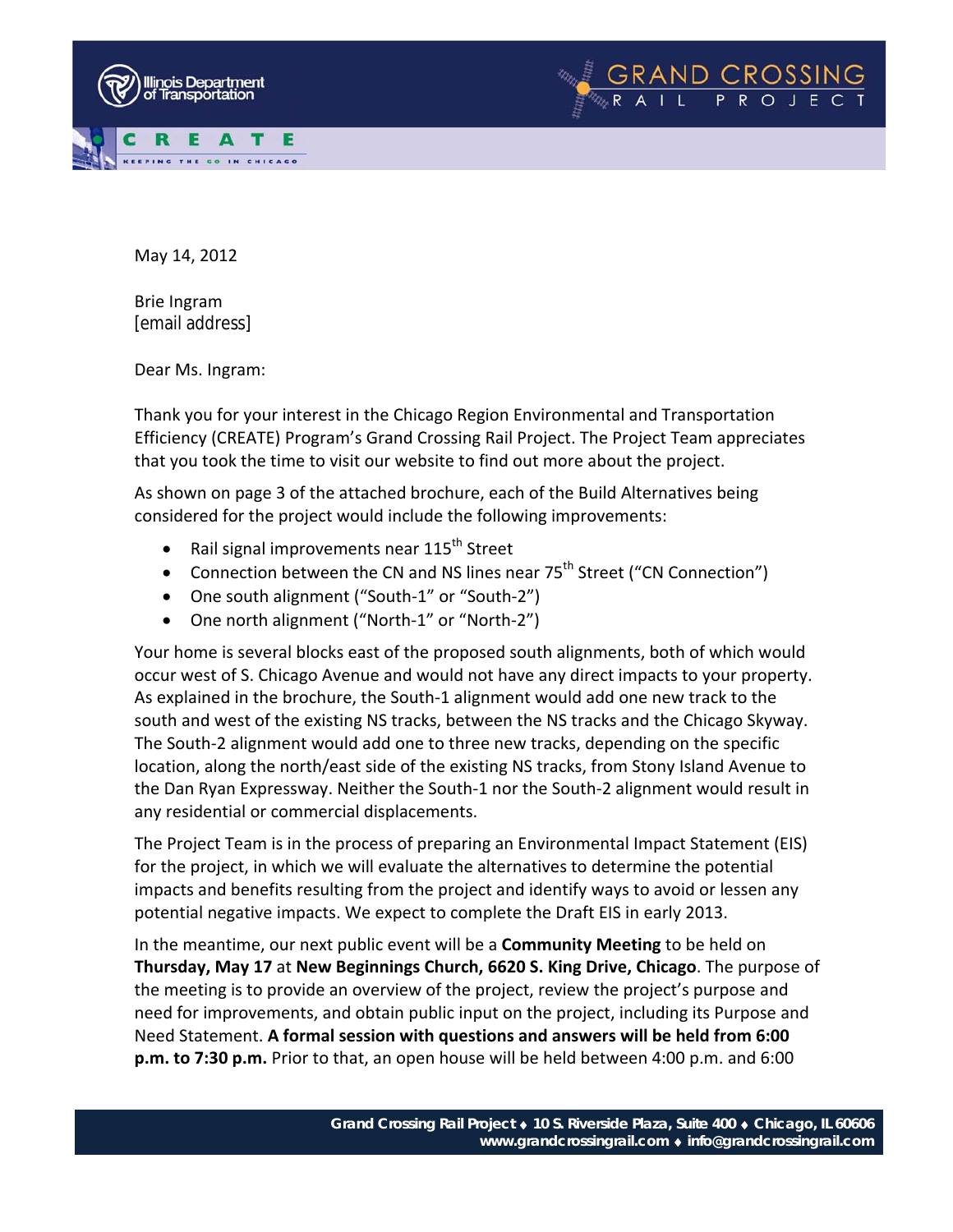p.m. where you can view an audio‐visual presentation and project exhibits. The Project Team will also be available during this time to discuss the project and answer questions.

We have added you to the Grand Crossing Rail Project mailing list and will provide you with periodic updates on the project, as well as notify you of future events. In the meantime, please continue to visit the project website – **www.grandcrossingrail.com** – on a regular basis for the most up‐to‐date project information. Also, your comments are welcome at any time during the project and can be submitted directly through the project website at **http://grandcrossingrail.com/contact.php** or via the mailing address at the bottom of this page. If you have questions or would like to discuss the project further, please contact Tony Pakeltis, Parsons Project Manager, at (312) 930‐5268.

Thank you once again for your interest in the project. Input received from you and from other interested parties will be vital to shaping a solution for the Grand Crossing Rail Project that best balances the transportation needs of this project with the concerns and values of the community.

We look forward to your continued participation.

Very truly yours,

Daniell Stit

Danielle E. Stewart, P.E. Acting CREATE Section Chief Illinois Department of Transportation www.createprogram.org

Attachment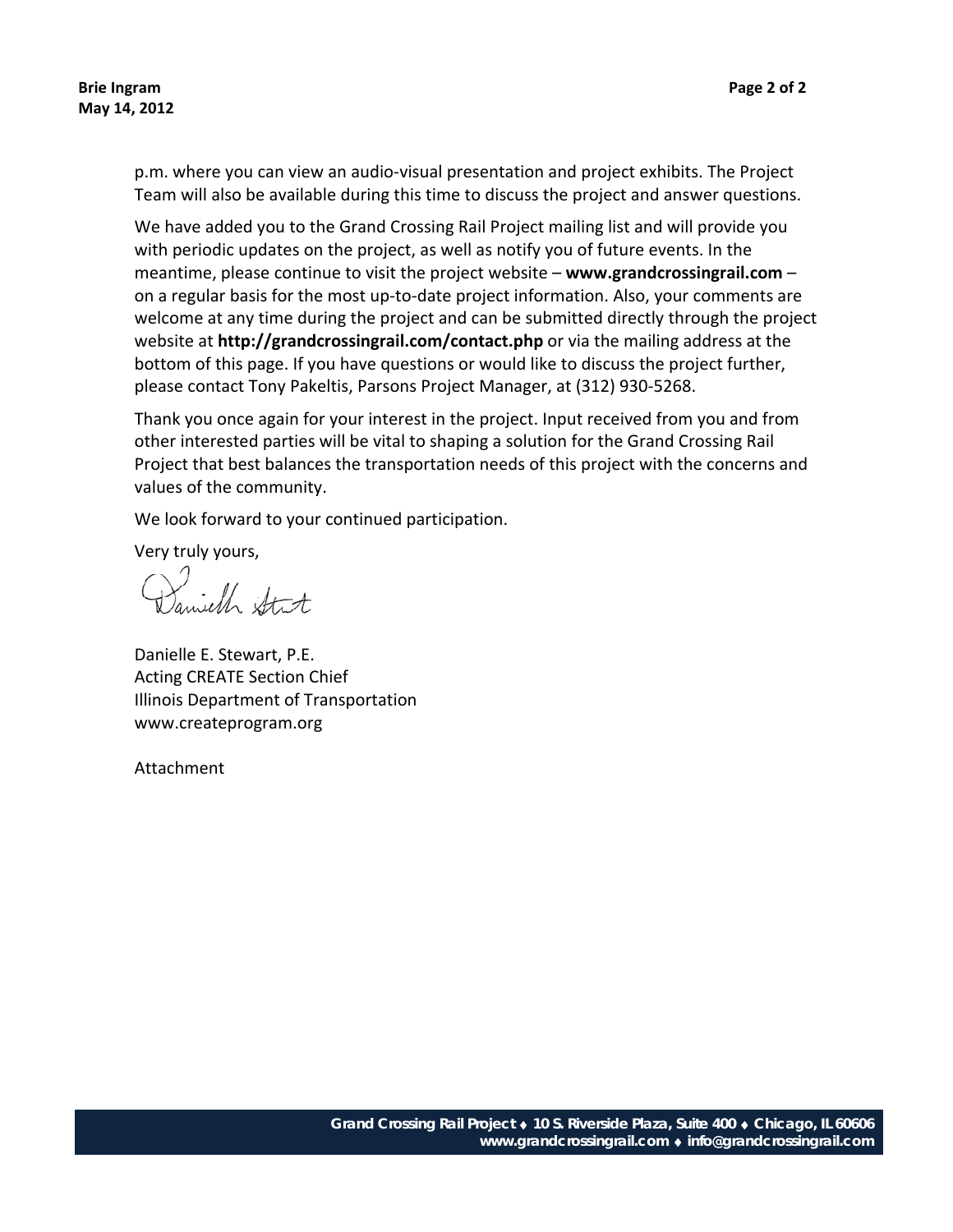



Sabrina Hall [address] Chicago, IL [zip] [email address]

Dear Ms. Hall:

Thank you for your interest in the Chicago Region Environmental and Transportation Efficiency (CREATE) Program's Grand Crossing Rail Project. The Project Team appreciates that you took the time to visit our website to find out more about the project.

As shown on page 3 of the attached brochure, each of the Build Alternatives being considered for the project would include the following improvements:

- Rail signal improvements near  $115^{th}$  Street
- Connection between the CN and NS lines near 75<sup>th</sup> Street ("CN Connection")
- One south alignment ("South‐1" or "South‐2")
- One north alignment ("North‐1" or "North‐2")

Your home is several blocks west of the proposed CN Connection, which would re‐ establish a former connection between the Norfolk Southern (NS) and Canadian National (CN) rail lines that has been out of service for a number of years. The CN Connection would add one new track alongside the existing CN tracks. As shown in the brochure, the new track would begin just south of 83rd Street on the east side of the existing CN line, continuing northward along the east side of the CN tracks to 79th Place, then passing over the CN line and continuing northward on the west side of the CN tracks from 78th Street to the Chicago Skyway. It would then pass under the Skyway, continuing northward to 73rd Street, between the Skyway and the existing NS tracks.

These improvements would take place entirely within the existing railroad right‐of‐way, so the CN Connection would not result in any residential or commercial displacements. At  $83<sup>rd</sup>$  Street, the new track would be on the opposite side of the existing CN viaduct than your home, so we do not anticipate that you would experience any direct impacts from the project. The Project Team will confirm this as we prepare the project's Environmental Impact Statement (EIS), in which we will evaluate the alternatives to determine the potential impacts and benefits resulting from the project and identify ways to avoid or lessen any potential negative impacts. We expect to complete the Draft EIS in early 2013.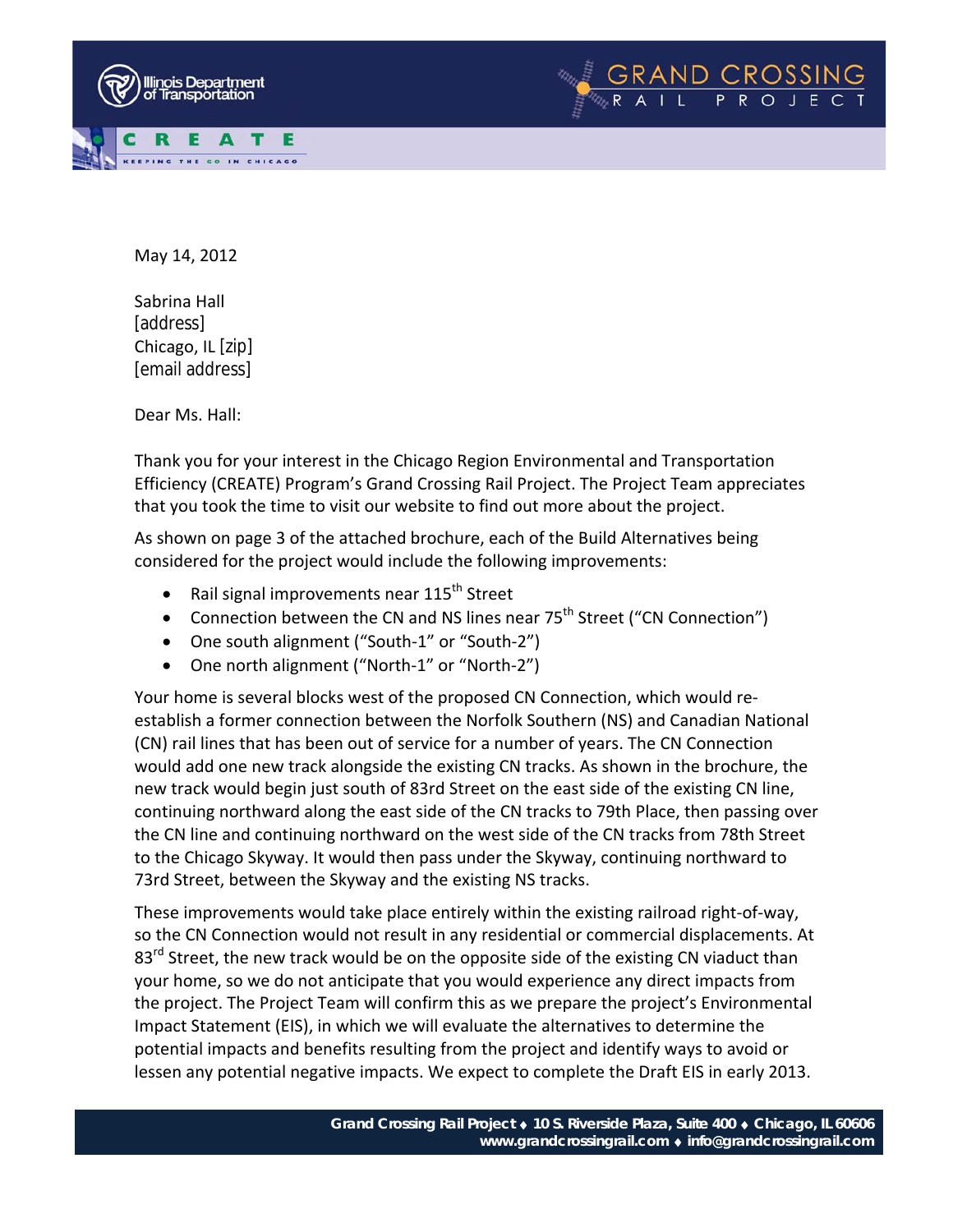In the meantime, our next public event will be a **Community Meeting** to be held on **Thursday, May 17** at **New Beginnings Church, 6620 S. King Drive, Chicago**. The purpose of the meeting is to provide an overview of the project, review the project's purpose and need for improvements, and obtain public input on the project, including its Purpose and Need Statement. **A formal session with questions and answers will be held from 6:00 p.m. to 7:30 p.m.** Prior to that, an open house will be held between 4:00 p.m. and 6:00 p.m. where you can view an audio‐visual presentation and project exhibits. The Project Team will also be available during this time to discuss the project and answer questions.

We have added you to the Grand Crossing Rail Project mailing list and will provide you with periodic updates on the project, as well as notify you of future events. In the meantime, please continue to visit the project website – **www.grandcrossingrail.com** – on a regular basis for the most up‐to‐date project information. Also, your comments are welcome at any time during the project and can be submitted directly through the project website at **http://grandcrossingrail.com/contact.php** or via the mailing address at the bottom of this page. If you have questions or would like to discuss the project further, please contact Tony Pakeltis, Parsons Project Manager, at (312) 930‐5268.

Thank you once again for your interest in the project. Input received from you and from other interested parties will be vital to shaping a solution for the Grand Crossing Rail Project that best balances the transportation needs of this project with the concerns and values of the community.

We look forward to your continued participation.

Very truly yours,

Samich Stat

Danielle E. Stewart, P.E. Acting CREATE Section Chief Illinois Department of Transportation www.createprogram.org

Attachment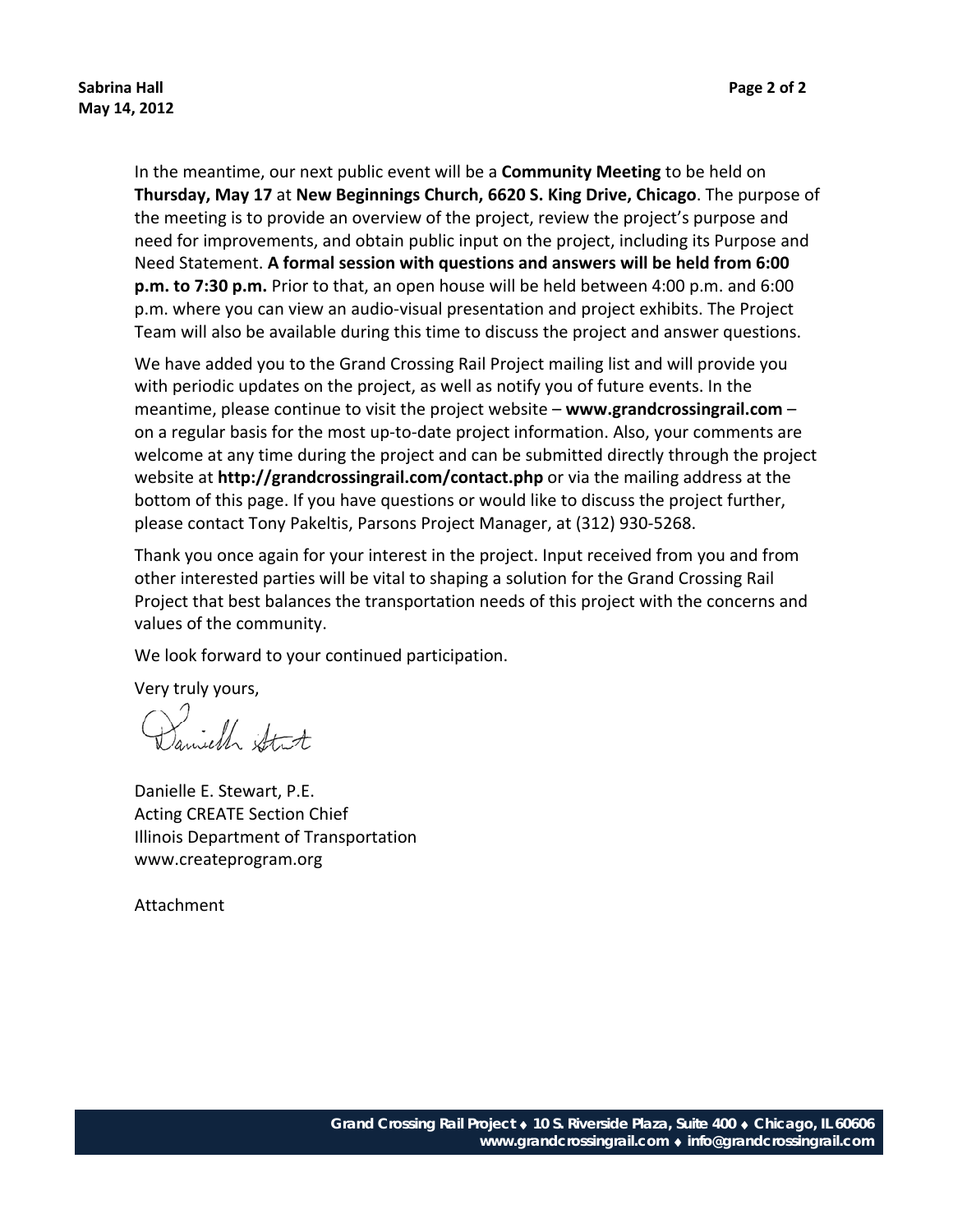



April 30, 2012

Citizens Coalition of Grand Crossing Railroad Project (CCoGCRP) c/o Naomi Davis [address] Chicago, IL [zip]

Dear Citizens Coalition:

Thank you for contacting us regarding the Chicago Region Environmental and Transportation Efficiency (CREATE) Program's Grand Crossing Rail Project. We very much appreciate that you took the time to provide comments on the project and the public involvement process.

Below are our responses to the "Series 2" questions you submitted at the March 26, 2012 public meeting, which are also enclosed here for your convenience:

**RESPONSE TO QUESTION 1.** To date, no public hearings have been held for the Grand Crossing Rail Project. Based on the current schedule, a public hearing will be held in Spring 2013. The meetings held thus far have been Community Advisory Group Meetings and Public Meetings. These meetings are less formal than a public hearing and are intended to engage the community and provide them with opportunities to participate in the decision-making process for the project. The attached public involvement fact sheet summarizes the methods of outreach for the public meetings completed to date.

The purpose of the December 12, 2011 and December 13, 2011 public meetings held at the Grand Crossing Park Field House and Sherwood Park Field House, respectively, were to introduce the project to the community and solicit public input on the project's Purpose and Need Statement. Much of the same information presented at the December public meetings was also available at the March 2012 public meetings, which were well attended by CCoGCRP members and the community residents and officials. However, to ensure that all community members have adequate opportunity to provide their input on these materials, a Community Meeting will be held on May 17, 2012 at New Beginnings Church to solicit additional input on the project, including its Purpose and Need Statement. Please note that the Community Meeting will follow the same format of and present the same materials from the December 2011 public meetings.

**Gand Crossing Rail Project** ♦ **10 S. Riverside Plaza, Suite 400** ♦ **Chicago, IL 60606www.grandcrossingrail.com** ♦ **info@**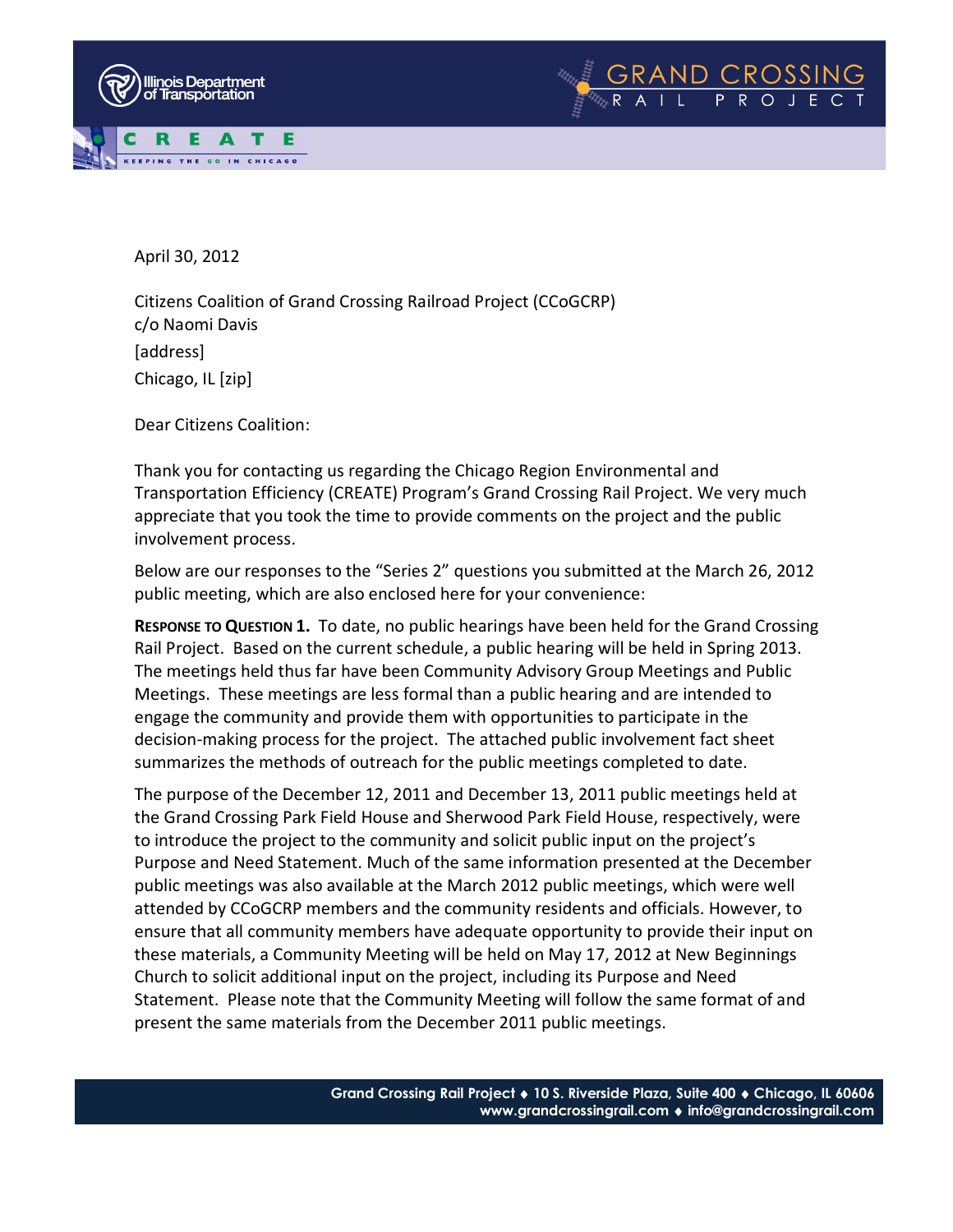**RESPONSE TO QUESTION 2.** As shown on page 3 of the enclosed brochure, the Grand Crossing Rail Project Study Area extends along a predominantly north-south direction along the existing Canadian National (CN) and Norfolk Southern (NS) rail lines. From its southern terminus at  $117<sup>th</sup>$  Street, the corridor extends northward along the CN line to its intersection with the NS line near  $75<sup>th</sup>$  Street, then continues along the NS line from  $75<sup>th</sup>$ Street to Pershing Road.

As noted in the brochure, two main alternatives are being considered for the project:

- **No Build ("Do Nothing") Alternative** Amtrak's Illini, Saluki, and City of New Orleans trains would continue to travel along the same CN tracks they currently use, and no project-related improvements will be made.
- **Build Alternative(s)** Amtrak's Illini, Saluki, and City of New Orleans trains would be re-routed to the NS line in the area of 75<sup>th</sup> Street. Build alternatives include the track and signal work required to re-route Amtrak trains to the NS line, as well as related bridge work and potential temporary and permanent viaduct and/or street closures.

The proposed improvements included in the various build alternatives – including the specifics of their geographic limits – are described in our response to Question 3 below (see Table 1).

**RESPONSE TO QUESTION 3.** As shown on page 3 of the enclosed brochure, each Build Alternative would include the following improvements:

- Rail signal improvements near  $115^{th}$  Street
- Connection between the CN and NS lines near 75<sup>th</sup> Street ("CN Connection")
- One south alignment ("South-1" or "South-2")
- One north alignment ("North-1" or "North-2")

Table 1 indicates the geographic limits of each of these proposed improvements (each described from south to north). Note that although the study area extends south to  $117^{th}$ Street to include the proposed rail signal improvements around 115<sup>th</sup> Street, none of the build alternatives would include any track improvements south of 83<sup>rd</sup> Street.

|  | <b>TABLE 1 - LOCATION AND EXTENT OF GRAND CROSSING RAIL PROJECT IMPROVEMENTS</b> |
|--|----------------------------------------------------------------------------------|
|  |                                                                                  |

| <b>IMPROVEMENT</b>                        | # OF NEW TRACKS              | <b>LOCATION</b>                                                                   | <b>ANTICIPATED PROPERTY</b><br><b>IMPACTS</b> |
|-------------------------------------------|------------------------------|-----------------------------------------------------------------------------------|-----------------------------------------------|
| <b>Rail Signal</b><br><b>Improvements</b> | Not.<br>applicable<br>(n.a.) | Entirely within the<br>elevated CN right-of-way,<br>near 115 <sup>th</sup> Street | <b>None</b>                                   |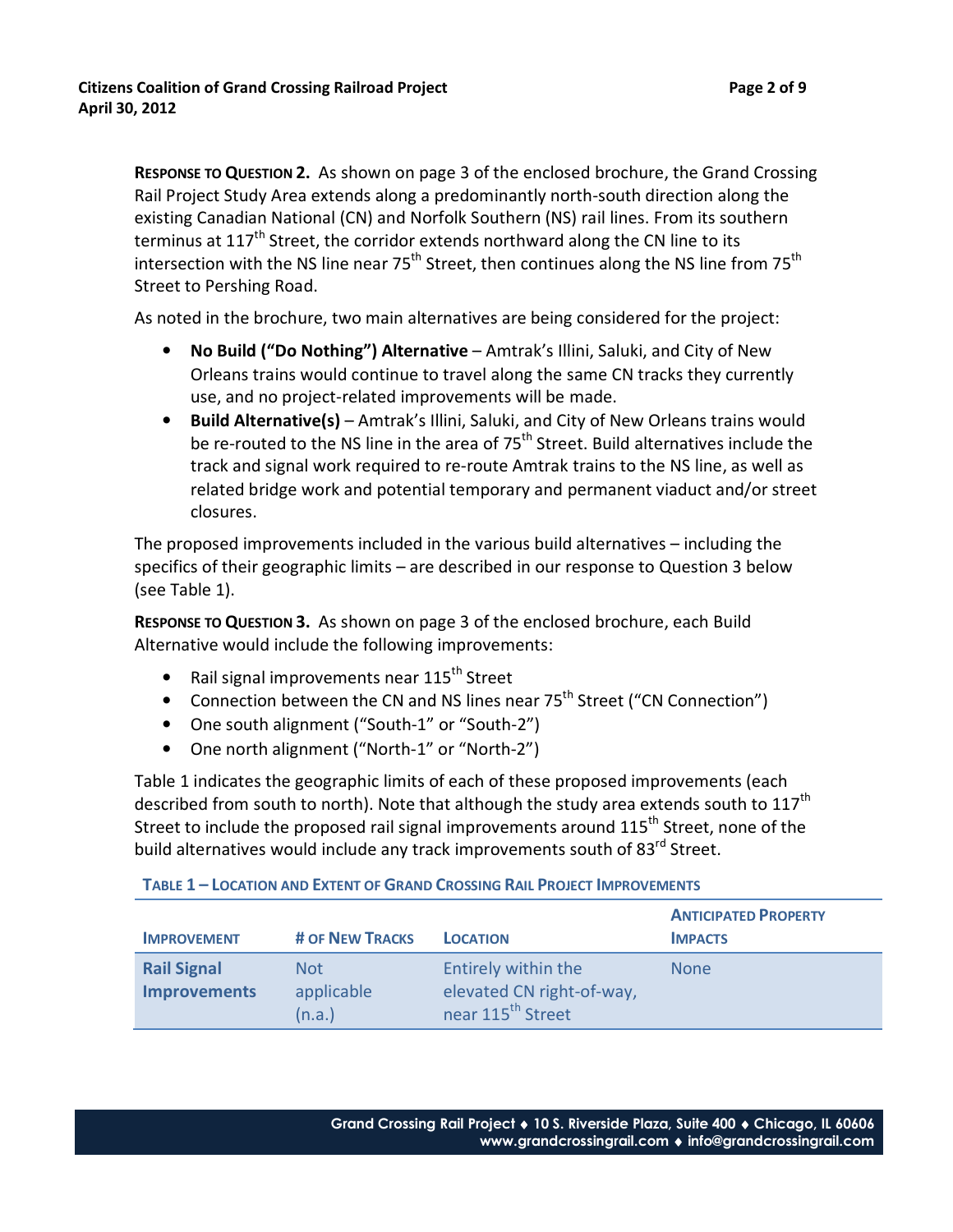| <b>IMPROVEMENT</b>                 | <b># OF NEW TRACKS</b> | <b>LOCATION</b>                                                                                                                                                                                                                                                                                                                                                                                                                                                                                                                   | <b>ANTICIPATED PROPERTY</b><br><b>IMPACTS</b>                                                               |
|------------------------------------|------------------------|-----------------------------------------------------------------------------------------------------------------------------------------------------------------------------------------------------------------------------------------------------------------------------------------------------------------------------------------------------------------------------------------------------------------------------------------------------------------------------------------------------------------------------------|-------------------------------------------------------------------------------------------------------------|
| <b>CN Connection</b>               | One                    | New CN connection track<br>would begin just south of<br>83 <sup>rd</sup> Street on the east side<br>of the existing CN line,<br>continuing northward<br>along the east side of the<br>CN tracks to 79 <sup>th</sup> Place,<br>then passing over the CN<br>line and continuing<br>northward on the west<br>side of the CN tracks from<br>78th Street to the Chicago<br>Skyway. It would then pass<br>under the Skyway,<br>continuing northward to<br>73 <sup>rd</sup> Street, between the<br>Skyway and the existing NS<br>tracks. | <b>None</b>                                                                                                 |
| <b>South</b><br><b>Alignments:</b> |                        |                                                                                                                                                                                                                                                                                                                                                                                                                                                                                                                                   |                                                                                                             |
| South-1                            | One                    | South-1 would essentially<br>be a continuation of the<br>new CN connection track.<br>It would run between the<br>Chicago Skyway and the<br>existing NS tracks, from<br>73 <sup>rd</sup> Street to the Dan Ryan<br>Expressway, just north of<br>63 <sup>rd</sup> Street.                                                                                                                                                                                                                                                           | No residential or<br>commercial<br>displacements. Minor<br>property acquisition from<br>the Chicago Skyway. |

#### **TABLE 1 – LOCATION AND EXTENT OF GRAND CROSSING RAIL PROJECT IMPROVEMENTS**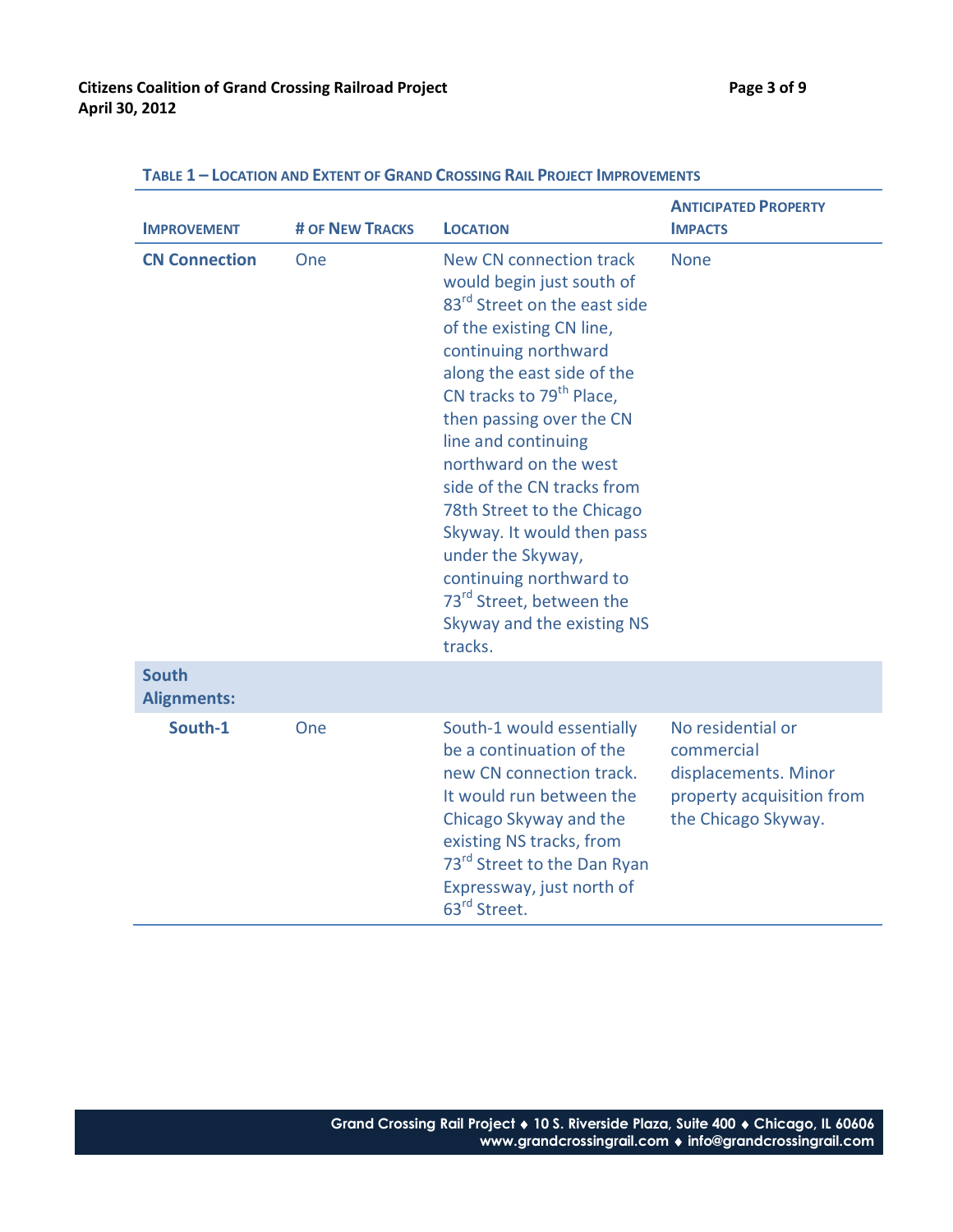| <b>IMPROVEMENT</b> | <b># OF NEW TRACKS</b>                               | <b>LOCATION</b>                                                                                                                                                                                                                                                                                                                                                                                                                                                                                                                                                                                                                        | <b>ANTICIPATED PROPERTY</b><br><b>IMPACTS</b>                                                                            |
|--------------------|------------------------------------------------------|----------------------------------------------------------------------------------------------------------------------------------------------------------------------------------------------------------------------------------------------------------------------------------------------------------------------------------------------------------------------------------------------------------------------------------------------------------------------------------------------------------------------------------------------------------------------------------------------------------------------------------------|--------------------------------------------------------------------------------------------------------------------------|
| South-2            | One to three<br>(varies<br>depending on<br>location) | South-2 would begin at<br>81 <sup>st</sup> Street, on the<br>east/north side of the<br>existing NS tracks, and<br>continue northward to<br>63 <sup>rd</sup> Street. It would begin<br>as a single track at $81st$ ,<br>then transition to three<br>tracks between 77 <sup>th</sup> Street<br>and S. Kimbark Avenue.<br>The three tracks would<br>continue northward from<br>S. Kimbark to three tracks<br>from S. Kimbark to 71 <sup>st</sup><br>Street, then transition<br>back to a single track that<br>would continue northward<br>to Dr. Martin Luther King<br>Jr. Drive, where it would<br>tie into an existing NS rail<br>yard. | No residential or<br>commercial<br>displacements. Minor<br>property acquisition from<br>the Chicago Skyway and<br>ComEd. |

#### **TABLE 1 – LOCATION AND EXTENT OF GRAND CROSSING RAIL PROJECT IMPROVEMENTS**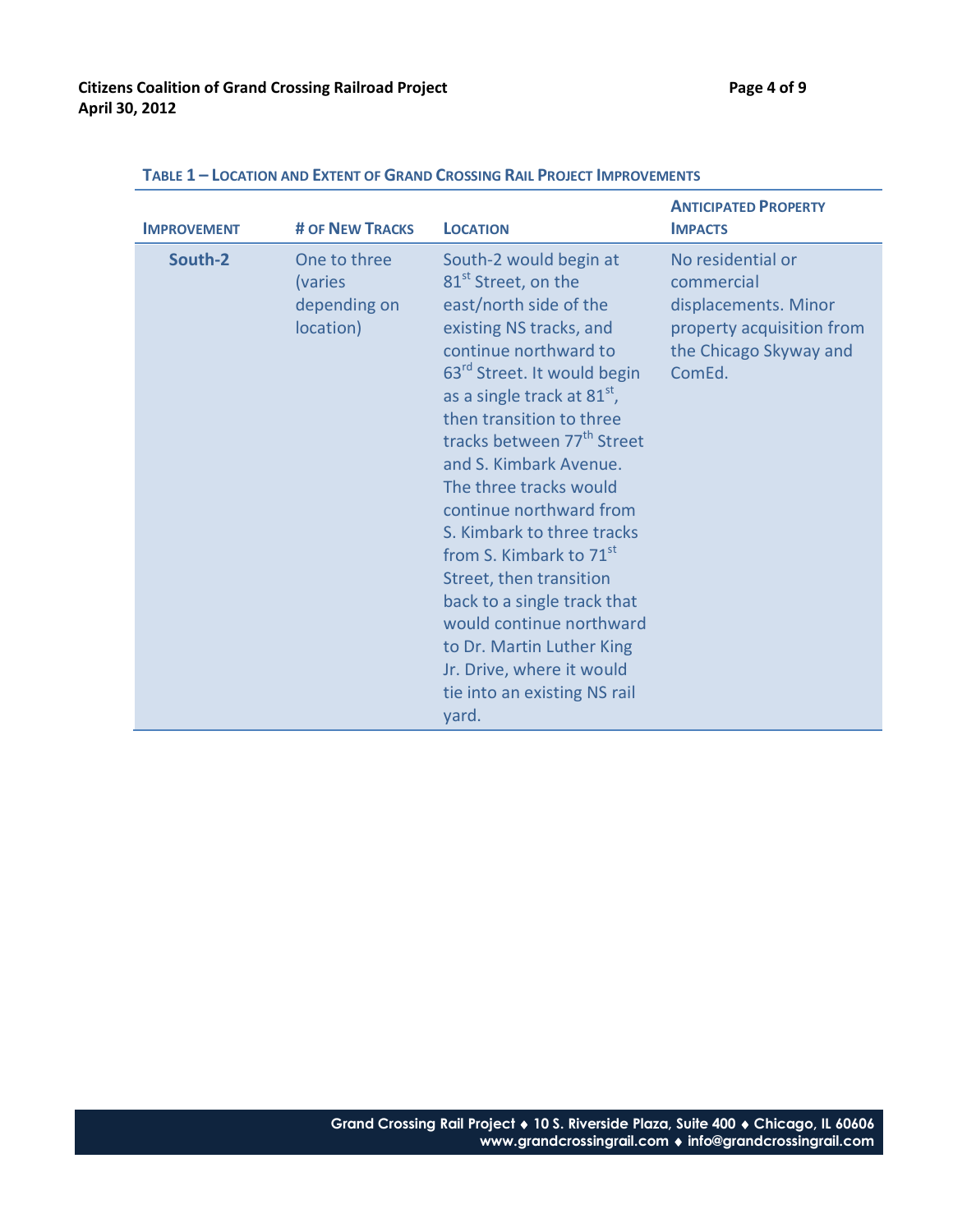| <b>IMPROVEMENT</b>                 | <b># OF NEW TRACKS</b> | <b>LOCATION</b>                                                                                                                                                                               | <b>ANTICIPATED PROPERTY</b><br><b>IMPACTS</b>                                                                                                                                                                                                                                    |
|------------------------------------|------------------------|-----------------------------------------------------------------------------------------------------------------------------------------------------------------------------------------------|----------------------------------------------------------------------------------------------------------------------------------------------------------------------------------------------------------------------------------------------------------------------------------|
| <b>North</b><br><b>Alignments:</b> |                        |                                                                                                                                                                                               |                                                                                                                                                                                                                                                                                  |
| North-1                            | Two                    | North-1 would add two<br>new elevated tracks<br>between Stewart Avenue<br>and Wallace Street, from<br>62nd Street to 59th<br>Street.                                                          | 30-40 residential<br>building<br>displacements<br>within the area<br>bounded by 61st<br>Place, the existing<br><b>Metra Southwest</b><br>Service tracks<br>(along Wallace<br>Street), 59th<br>Street, and the<br>existing NS line<br>(predominantly<br>along Stewart<br>Avenue). |
| North-2                            | One                    | North-2 would add<br>one track along the<br>east side of the<br>existing NS tracks<br>for approximately<br>one and a half<br>miles, from 62 <sup>nd</sup><br><b>Street to Root</b><br>Street. | 30-50 residential<br>building<br>displacements<br>affecting<br>properties<br>immediately<br>adjacent to the<br>east side of the NS<br>tracks, between<br>62 <sup>nd</sup> Street and<br>Root Street.                                                                             |

**TABLE 1 – LOCATION AND EXTENT OF GRAND CROSSING RAIL PROJECT IMPROVEMENTS**

For further clarification of these locations, please visit the Project Resources page of the project website (www.grandcrossingrail.com) for the maps and typical sections that were presented at the March public meetings.

#### **RESPONSE TO QUESTION 4.**

Like all IDOT projects, the Grand Crossing Rail Project will undergo a three-phase project development process: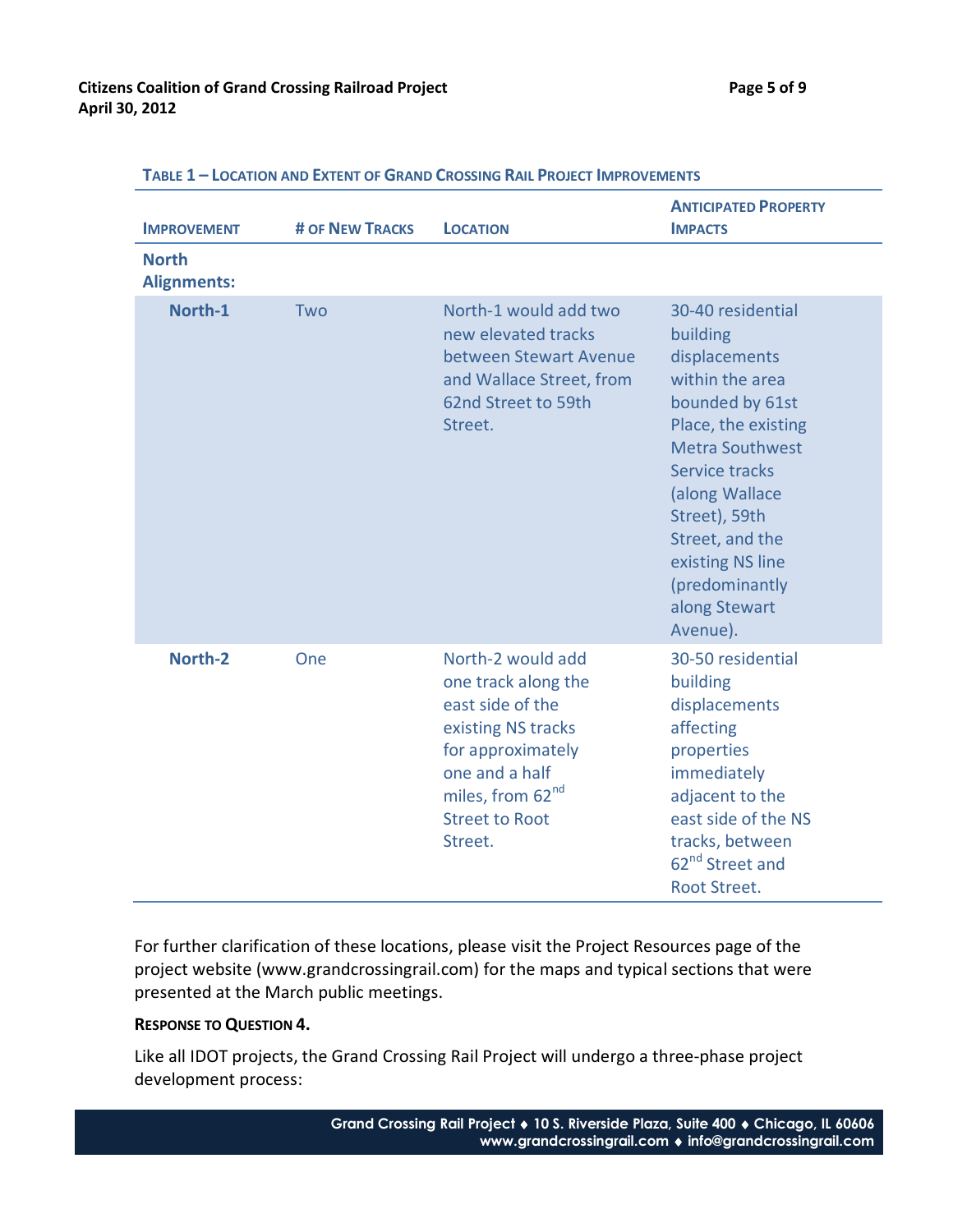#### **Citizens Coalition of Grand Crossing Railroad Project Page 6 of 9 April 30, 2012**

- Phase I preliminary engineering and environmental studies
- Phase II final design and property acquisition
- Phase III construction

As shown on page 5 of the enclosed brochure, the Grand Crossing Rail Project is still early in Phase I, which is expected to conclude in February 2014. Therefore, much of the information requested in Question 4, Parts A through K, is not available at this time. We have made every attempt to respond as specifically as possible, and, where we could not provide details, to indicate when this information will be available.

**4a.** Table 1 lists the number of new tracks associated with each alignment.

**4b.** The purpose of the new tracks is to provide a new route for passenger trains on Amtrak's Illini, Saluki, and City of New Orleans routes. However, the new tracks would also be available for freight service.

**4c.** If the Grand Crossing Rail Project were built, six daily Amtrak trains would be rerouted. The volume of freight traffic through the community is a function of the economy, not the Grand Crossing Rail Project or other CREATE initiatives. When more goods are demanded by consumers, freight traffic increases, and vice versa.

The CREATE Program will positively affect movement of people and goods through the region by improving rail efficiency, removing train bottlenecks, and reducing train and vehicular delays.

**4d.** Please see our response to 4g through 4i below.

**4e.** The specifics of the construction staging plan, including the type of equipment to be used, would be determined during Final Design (Phase II) and by the Contractor during Construction (Phase III).

**4f.** If one of the build alternatives is selected, portions of an existing, out-of-use railroad bridge on the west side of CN tracks would be removed and replaced with a new structure that would be lower than the existing bridge. (The existing bridge was constructed prior to the Chicago Skyway and does not meet current height requirements.)

To accommodate this new bridge, 75th Street and 76<sup>th</sup> Street would have to be either closed or lowered to provide vehicles enough room to pass under the new bridge. This will be studied further as the project moves forward. A decision would be made after the Draft EIS public hearings and documented in the Final EIS and Record of Decision (ROD). While construction activity would occur along the proposed alignments at 71<sup>st</sup> Street and 79<sup>th</sup> Street, no permanent impacts are anticipated to these streets.

In addition, construction may require temporary street closures in this area. The specifics of the construction staging plan, including possible temporary street closures, would be determined during Final Design (Phase II).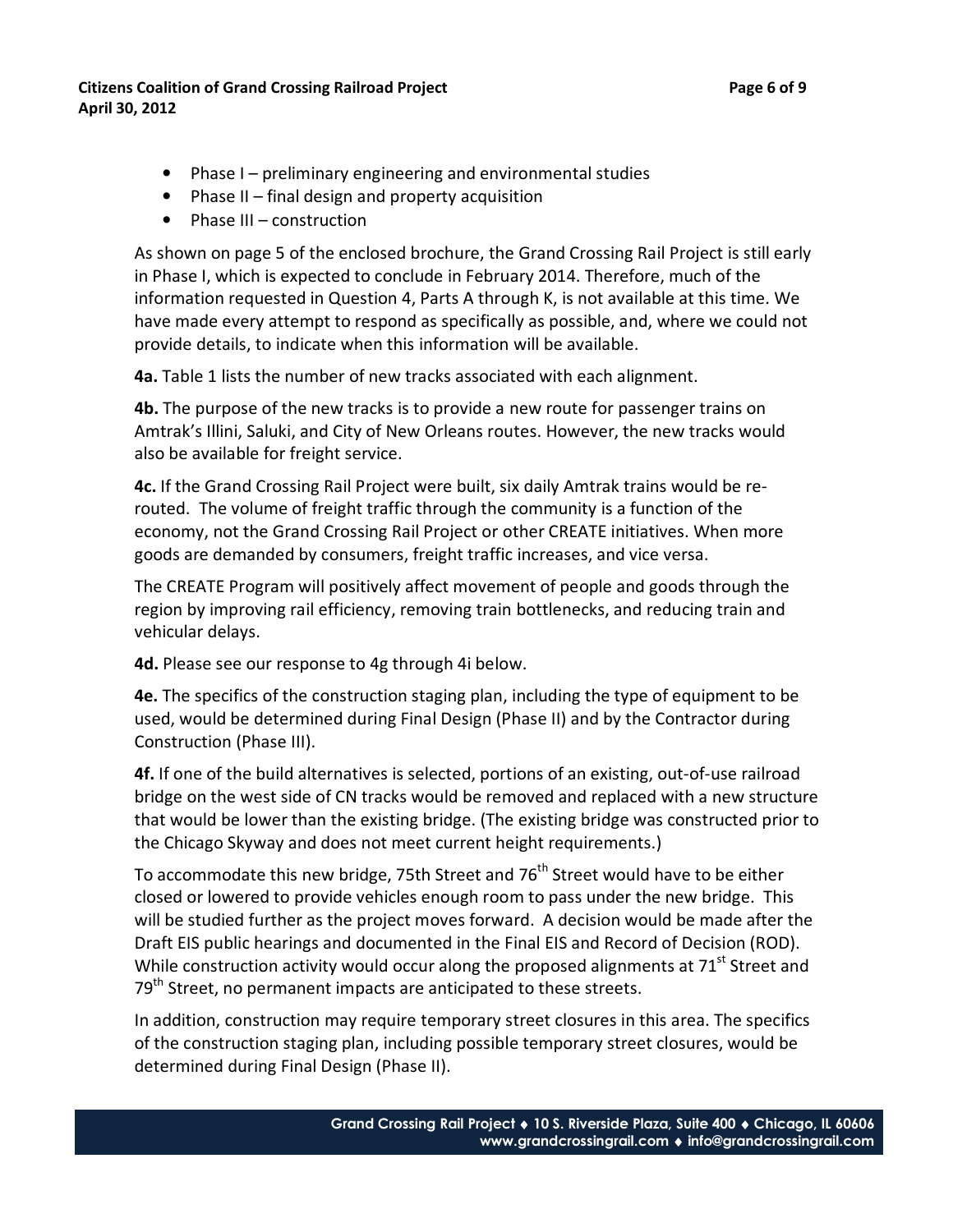**4g-i.** If one of the build alternatives is selected, the ROD will define the mitigation measures on which the ROD is approved, including measures to mitigate impacts to the community during construction. Mitigation measures may include strategies for maintenance of traffic (including emergency traffic), time limits for construction work, and other construction impact mitigation measures. Detailed plans for maintenance of traffic during construction would then be developed during Final Design (Phase II).

**4j.** The Grand Crossing Rail Project will have no effect on the type of freight transported by the railroads.

**4k.** Decisions on the City of Chicago's commitments in terms of viaduct upgrades/maintenance and hiring for this work will be made during Final Design (Phase  $II$ ).

**RESPONSE TO QUESTION 5.** Unfortunately, as discussed at the March 2012 public meetings, IDOT cannot conduct a site tour of the project. IDOT encourages those interested in the Grand Crossing Rail Project to view the detailed mapping available on the project website (www.grandcrossingrail.com) and to contact the Project Team with any project-related follow-up questions.

**RESPONSE TO QUESTION 6.** No, these operations have not been relocated to the south side from other locations.

As you heard at the March 26<sup>th</sup> public meeting, Chuck Allen of Norfolk Southern (NS) looked into complaints regarding nighttime noise that were voiced at the March  $14<sup>th</sup>$ Community Advisory Group meeting. Based on his investigations, there is no known reason why trains would be blowing horns regularly in this area. Mr. Allen requested that anyone hearing train horns should note the date and time and submit those to the project website (info@grandcrossingrail.com) for further investigation by NS.

**RESPONSE TO QUESTION 7.** There are no Community Benefits Agreements related to the Grand Crossing Rail Project currently in place. Mitigation addressing project impacts will be developed and included in the Environmental Impact Statement (EIS). IDOT looks forward to working with project stakeholders on developing an appropriate mitigation plan for this project.

**RESPONSE TO QUESTION 8.** Information related to job opportunities associated with the CREATE Program projects and the railroad industry can be found in the attached CREATE Program Employment Fact Sheet.

Additionally, individuals interested in pursuing opportunities for training and job placement in the construction trades on CREATE-related work and other IDOT projects in the region are encouraged to contact Shoshiwa Mabina, director of IDOT's Highway Construction Careers Training Program (HCCTP) at Dawson Technical Institute, part of Kennedy King College. HCCTP was initiated by IDOT in 2009 in an effort to increase access to highway construction jobs for minorities, women, and disadvantaged individuals.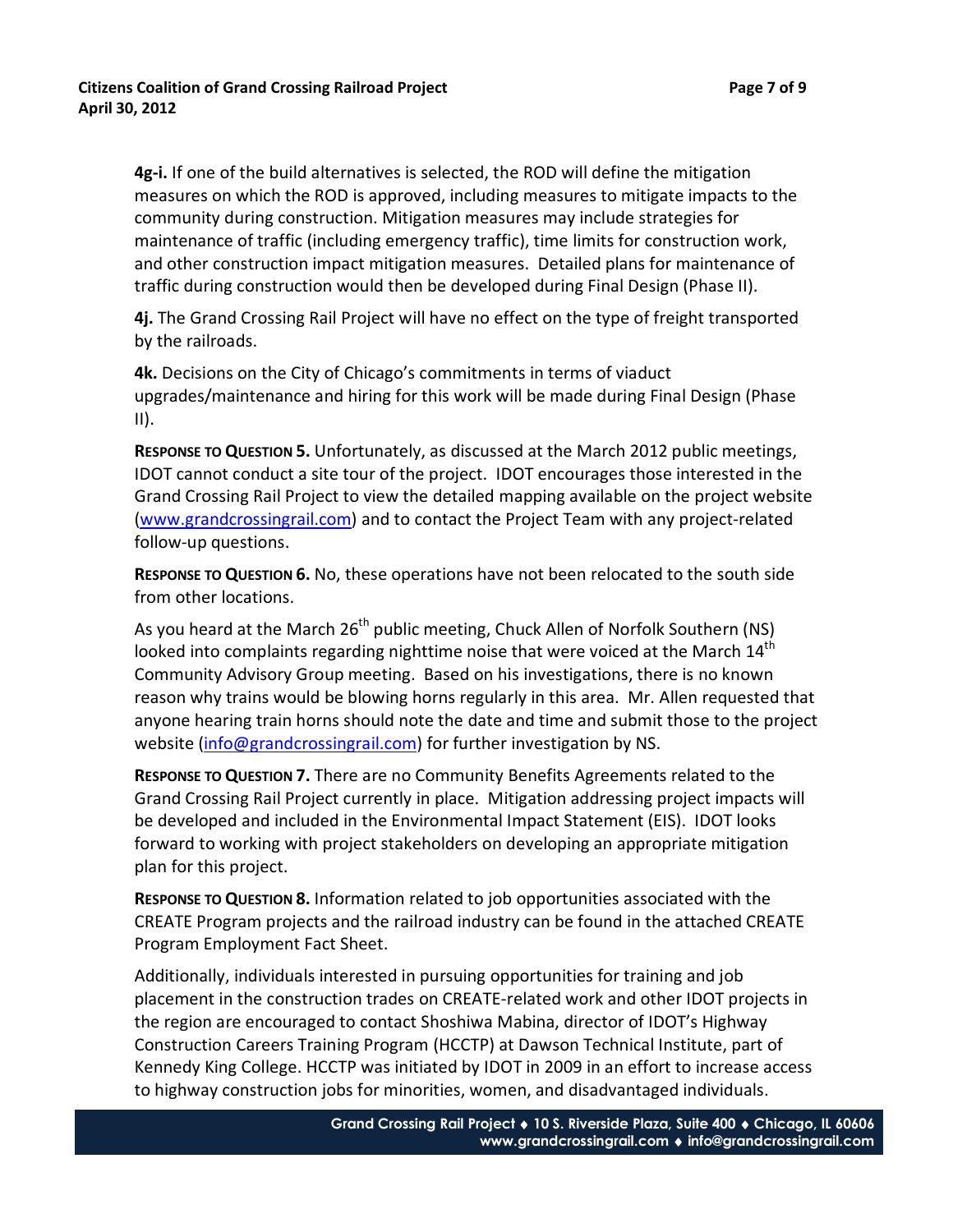Students enrolled in the program receive intensive training in highway constructionrelated skills, such as mathematics for the trades, job site readiness, carpentry, concrete flatwork, blueprint reading, forklift operation, OSHA 10 safety training, and other skills to improve individuals' employability in Illinois' highway construction industry, including the CREATE Program.

Ms. Mabina can be reached at 773-451-2082 or smabina@ccc.edu.

**RESPONSE TO QUESTION 9.** If a Build Alternative is selected, the property acquisition process could begin only after the Federal Highway Administration approves the EIS and signs a Record of Decision. As noted above, the current schedule anticipates a Record of Decision in February 2014. Note that property acquisition is a Phase II (final design) activity, and the Grand Crossing Rail Project is only funded through Phase I (preliminary engineering and environmental studies). Additional funding would be necessary for property acquisition to proceed.

If the decision is made to pursue one of the build alternatives, owners whose property would be acquired would, at that point, be notified of the acquisition by certified mail. For privacy reasons, IDOT cannot copy the CCoGCRP on this correspondence.

The Project Team is in contact with all City agencies that own property within the study area, including the Chicago Housing Authority.

## **RESPONSE TO QUESTION 10.**

**10a.** Project analyses will be conducted in accordance with the guidance provided in IDOT's CREATE Phase I Manual and IDOT's Bureau of Design and Environment Manual, which can be found on IDOT's website at http://www.dot.il.gov/create/index.html and http://www.dot.state.il.us/desenv/bdemanual.html, respectively. These manuals identify the guiding regulations, resource issues that will be evaluated as part of the EIS, and how impacts will be determined.

**10b.** The EIS will identify mitigation measures to address any potential impacts identified by the Project Team. CCoGCRP will have the opportunity to review and comment on the contents of the Draft EIS; comments received on the Draft EIS – including those related to proposed mitigation measures – will be incorporated into the Final EIS.

All mitigation commitments will be formalized in the Record of Decision.

**10c.** The enclosed EIS factsheet summarizes the steps and timeline associated with the Grand Crossing Rail Project EIS, which will document the environmental analysis conducted for the project.

**10d.** Several CCoGCRP members are also members of the project's Community Advisory Group, which will work with IDOT and the CREATE Partners throughout Phase I, providing input on the contents of the EIS. If requested, the Project Team can also sit down with CCoGCRP members separately to review the contents of the Draft EIS once it is published.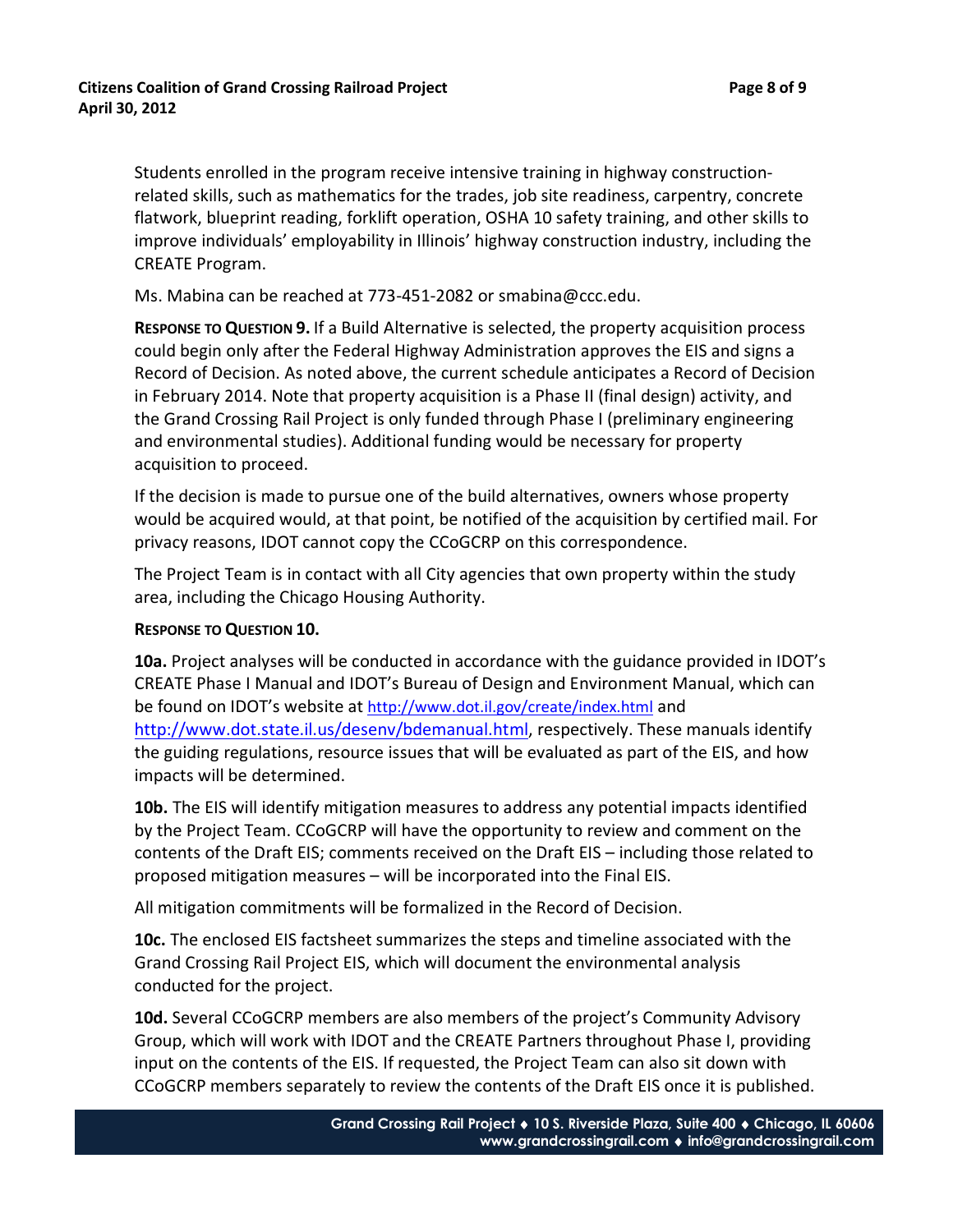**RESPONSE TO QUESTION 11.** All applicable procedures guiding the development of CREATE Program projects can be found in IDOT's CREATE Phase I Manual and IDOT's Bureau of Design & Environment Manual, which can be found on IDOT's website at http://www.dot.il.gov/create/index.html and http://www.dot.state.il.us/desenv/bdemanual.html, respectively.

**RESPONSE TO QUESTION 12.** Funding for this project could come from a variety of federal, state, local, and private sources. The Grand Crossing Rail Project is currently funded only through completion of the Phase I (preliminary engineering and environmental studies). This funding includes federal, state, and private money. Because the project includes federal funding, all federal funding requirements must be met.

**RESPONSE TO QUESTION 13.** The CREATE Program is focused on making improvements to the transportation infrastructure that will benefit the local communities, the region, and the nation as a whole. IDOT suggests that CCoGCRP work with your elected officials and the City of Chicago to identify appropriate sources of funding for community-based initiatives for items such as health and economic development enhancements.

Again, thank you for your comments. They will become part of the public record for the Grand Crossing Rail Project, and our team will carefully consider and, wherever possible, address what you've said as we move forward. Should you have questions or need additional information, please feel free to contact me (Telephone: (847) 705-4233; E-mail: Danielle.Stewart@illinois.gov) or Jakita Trotter (Telephone 312-793-2790; E-mail: Jakita.Trotter@illinois.gov). I also encourage you to visit our project website at www.grandcrossingrail.com for more information.

Regards,

Daniell Stat

Danielle E. Stewart, P.E. Acting CREATE Section Chief Illinois Department of Transportation

Enclosures: CCoGCRP "Series 2" Letter, dated March 26, 2012 Grand Crossing Rail Project – Getting the Word Out Factsheet Grand Crossing Rail Project – EIS Factsheet Grand Crossing Rail Project Brochure CREATE Program Employment Factsheet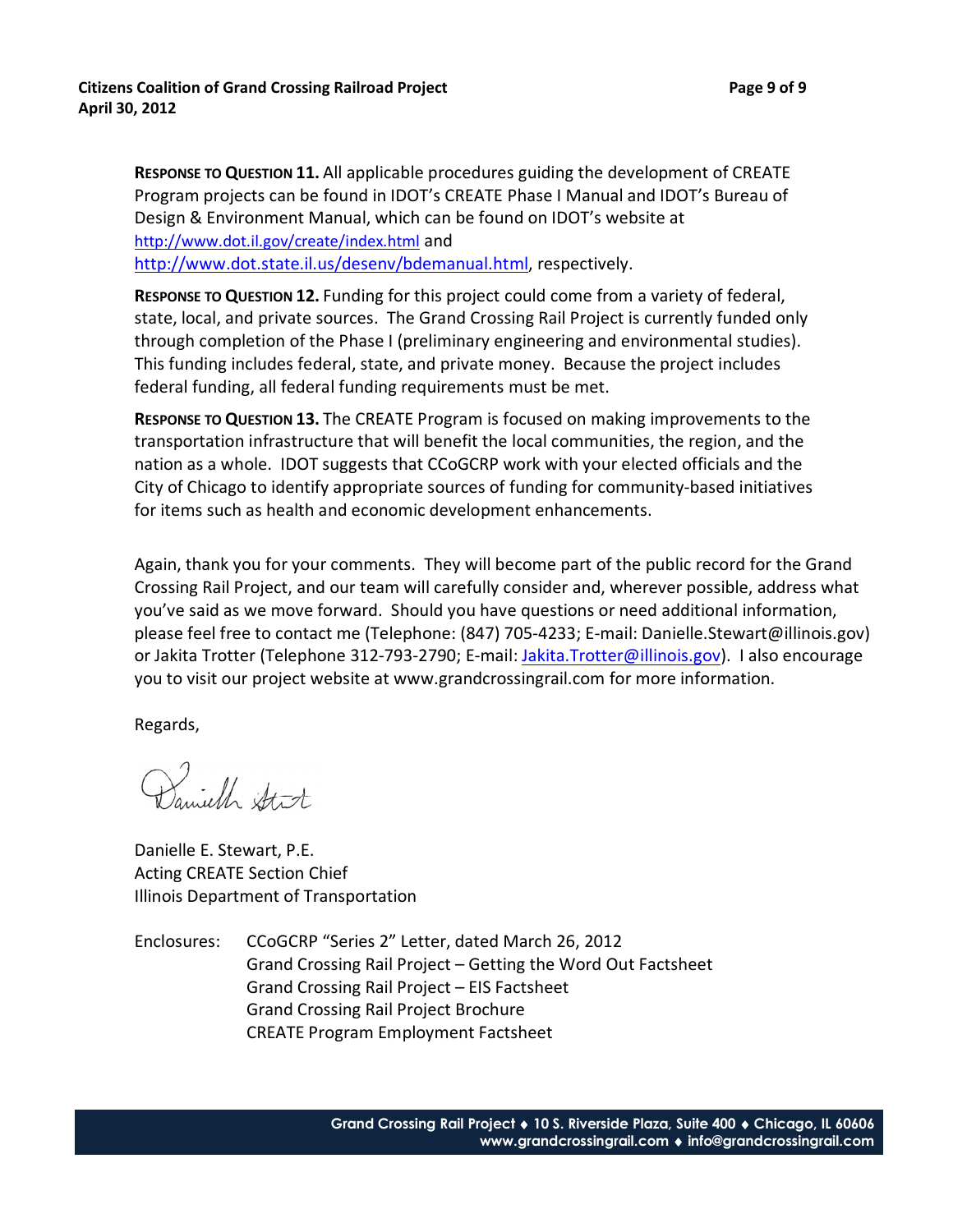# CCoGCRP

# Citizens Coalition of Grand Crossing Railroad Project

#### To **Anthony Pakelkis, Project Manager Re** CAG Advisory Questions/Requests ~ Series 2 - For Written Response Date March 26, 2012 From **CREATE Community Advisory Group (CAG)**

## **Community Advisory Group**

| Naomi Davis         | 773-678-9541 | naomidavis@20thward.org              |
|---------------------|--------------|--------------------------------------|
| CeCe Edwards        | 773-294-6434 | cececece3@cs.com                     |
| Bea Jasper          | ш            | bejstst@yahoo.com                    |
| Loretta Johnson     | 773-224-5946 | lcjinc@att.net                       |
| Barry Kelly         | 708-505-9673 | barrykvs@gmail.com                   |
| Crystal King-Smith  |              | crystal.king-smith@chicagopolice.org |
| Joy Sigur-Ramza     | 773-885-1866 | neighborshipofjoy@yahoo.com          |
| <b>Brad Redrick</b> | 773-224-6222 | grandxneighborhoodnet@gmail.com      |
| Jean Paul Thomas    | 312-720-2792 | jpt7422@sbcglobal.net                |
| Philip Thomas       | 773-752-3955 | pthomas@etacreativearts.org          |
| Valerie Tolliver    |              | val7111@hotmail.com                  |
| Jose Wilson         | 312-543-0348 | josewil@msn.com                      |

The following questions were submitted to CREATE at your March 14th meeting for written response by March 21st. No written response has yet been received. In recognition of the newness our process and relations, we're resubmitting and supplementing our original questions. The combined old and new questions are now identified as "Series 2." Please provide written responses to all Series 2 questions/requests by Friday, March 30th. As used below, CREATE is intended as fully inclusive of all railroad entities listed as partners,<sup>1</sup> and wherever applicable, also includes successful bidders on  $CREATE$ -related RFP's, no-bid, and supply chain contracts.<sup> $n$ </sup> For questions on Series 2, please contact Naomi Davis as listed above. Thank you.

1. We have unanimously voted and requested by letter to Illinois Governor Pat Quinn and CREATE Director Joe Schacter, and renew our request to rescind/re-label the CREATE/IDOT hearing held at Grand Crossing Park on December 12, 2011 on all official documents, including the CREATE website. Your website inaccurately states that resident input was given at this meeting. The 2-3 residents who attended could not and do not represent the community of the P4 Project Area. Recognizing the critical importance of an accurate public record of proceedings in projects of this scale and involving Federal and other public funds, and in the spirit of fair process; authentic community education and engagement; and adherence to your own protocol, we will not allow that convening to be represented as a "public hearing"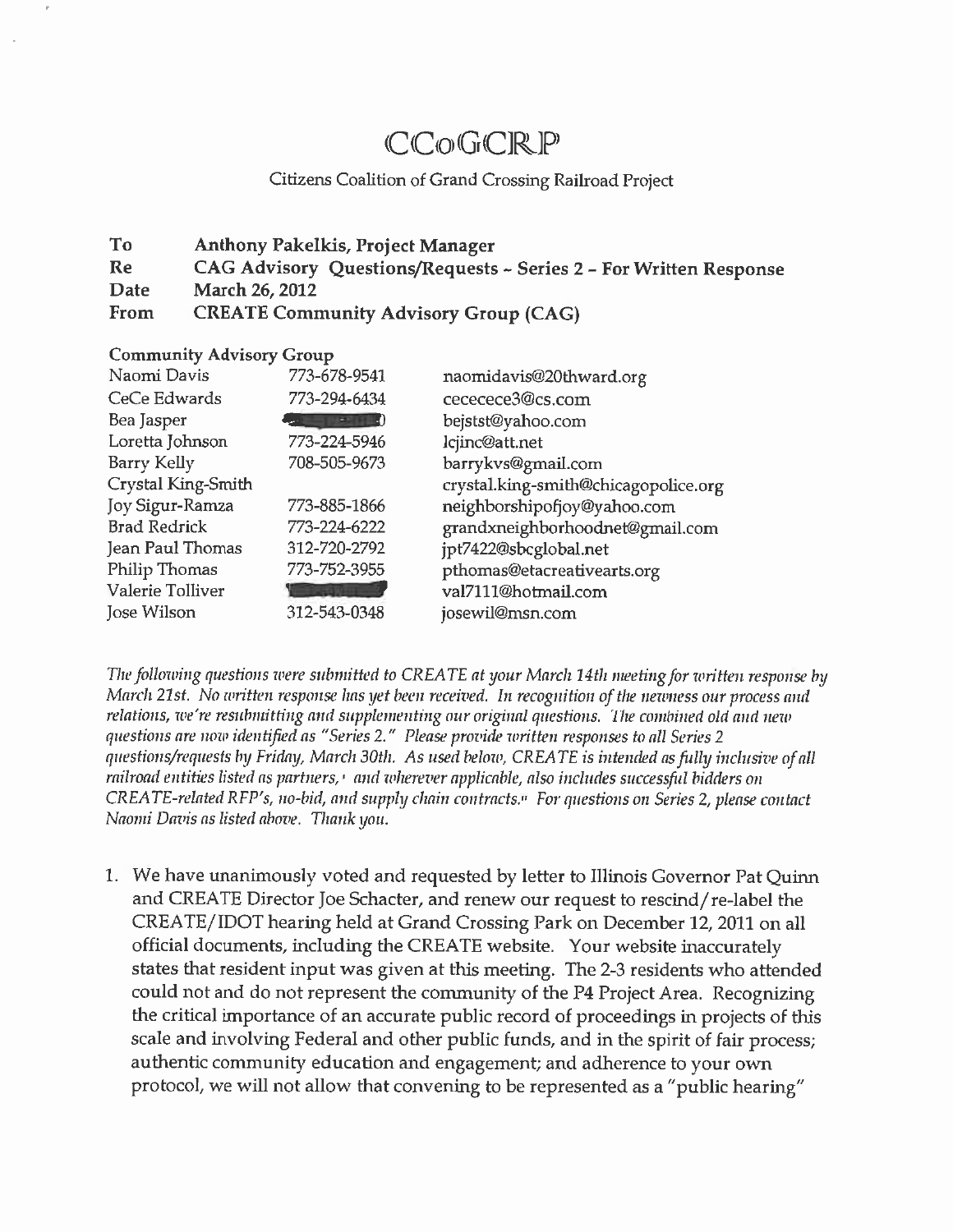on the record. Rather, a replacement public hearing is requested, to be convened prior to moving forward to Phase 2 of P4.

- 2. Detail the complete geographic parameters of P4, using street names for all coordinates.
- 3. CREATE website describes the P4 project as providing "a more direct routing for passenger trains from the south, shaving 10-15 minutes off of train schedules relative to current routing." Please describe exactly what work will be done in the P4 project area and "zone of impact," including all alternatives currently being considered.
- 4. Regarding work to be done in the P4 Project Area, questions include but are not limited to:
	- a. How many sets of tracks will be expanded in the P4 Project Area?
	- b. What will be the specific utilization of tracks put in place?
	- c. What percentage of P4 tracks will be passenger vs. freight traffic, and would the percentage of freight be increasing?
	- d. What traffic calming or right-of-way procedures will be established to handle difficulties within the boundaries of work to be conducted?
	- e. What construction equipment will be used?
	- f. What impact, including street closings, will affect 75<sup>th</sup> to 76<sup>th</sup> on South Chicago and along 71st, 75th, 76th, and 79th Streets?
	- g. What impact should be expected to normal travel times to church, funerals, ambulance emergency/fire/police, and work in the affected route areas?
	- h. What time limits will be placed on work, for example: 7am 3pm or 8am - 4pm Monday through Friday?
	- i. What practices of construction maintenance, including street sweeping, will be established?
	- j. Would additional freight come through south side communities that would contain hazardous material?
	- k. What specific commitments, including all accountable parties such as the City of Chicago, are being made to upgrade the quality of underpass/trestle maintenance, and what plans are made to fire community members for this work?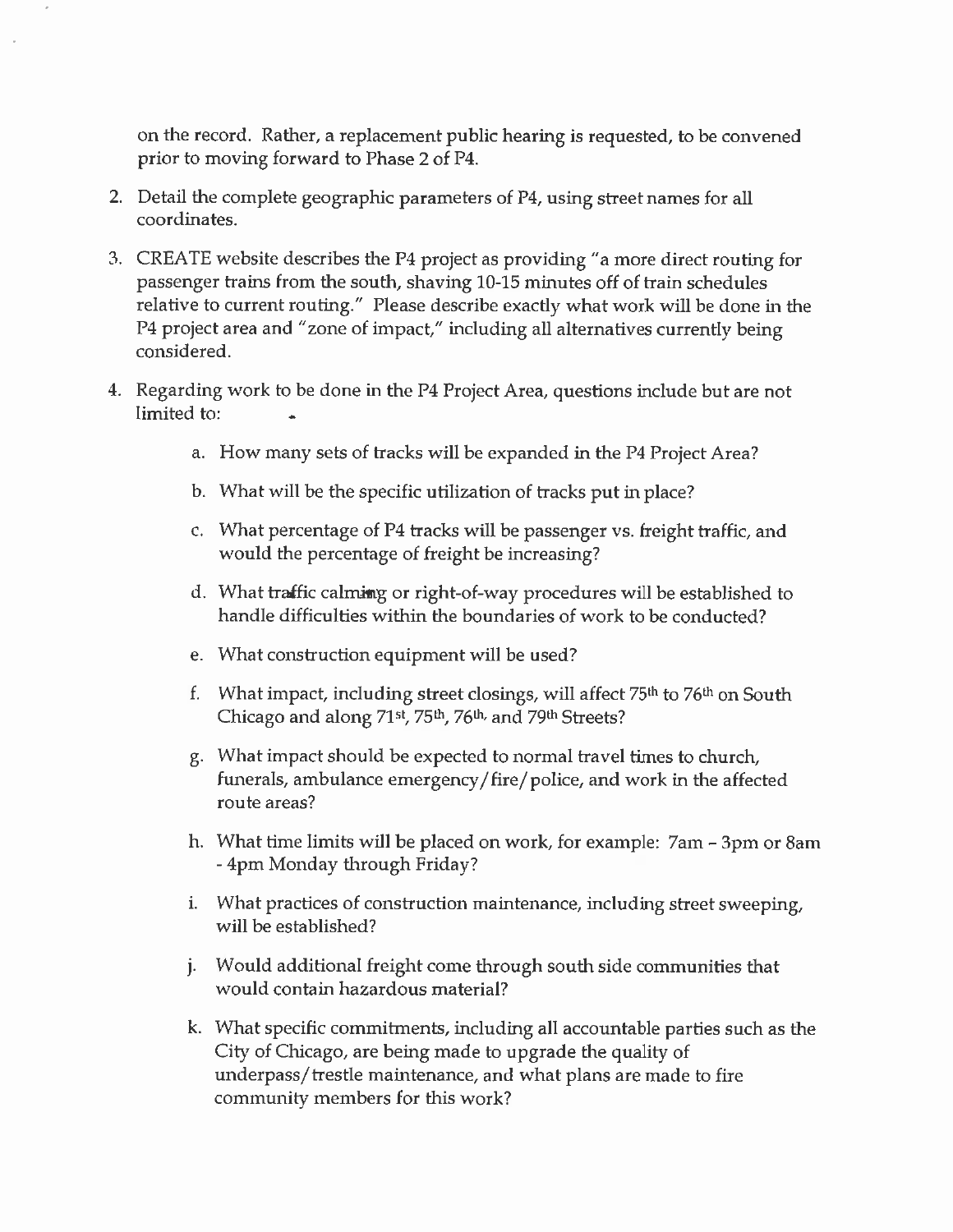- 5. We request a full P4 site tour to accommodate all interested P4 community members.
- 6. Is it true that switching operations in particular those involving night horns and other industrial commotion - were moved from north side neighborhoods to our south side community?
- 7. Regarding Community Benefits Agreements, list all benefits presently negotiated for south side communities, both "north" and "south" project areas. Provide the name, title, and contact information of all individuals authorized to contract terms of agreement for Community Benefits, especially key or chief authorities.
- 8. Regarding employment-based community benefits for CREATE-related work, establish a Task Force accountable to and including self-selected members of CCoGCRP to coordinate practices and to track results, including but not limited to responding to the following:
	- a. What, if any, investment for training, curricula, certificates, apprenticeships, or M/WBE contractor participation have been established and made accessible to the spectrum of residents, including un/der-employed and returning citizens in Chicago's south side communities?
	- b. What, if any, agreements for labor union "Sponsorships" have been negotiated with the Business Managers for hiring employees from Chicago's south side communities?
	- c. What, if any, practices have been established to educate/outreach to Chicago's south side communities on the processes of application, training, and hiring.
- 9. Regarding community benefits for CREATE-related land acquisition, it is understood as involving "unmotivated sellers" which we require to be made whole in any displacements, including but not limited to responses to the following:
	- a. During what time period are properties targeted for acquisition to be identified, owners contacted, and sales completed?
	- b. Communication by certified letter to such targeted owners is required, with copies to CCogCRP Advisory Group, c/o Philip Thomas at ETA Creative Arts, 7558 S South Chicago Avenue, Chicago, IL 60619-2644.
	- c. For City-owned properties, a schedule of targeted properties and expansion plans, especially such that land-based initiatives currently planned or implemented can propose relocation coordination.